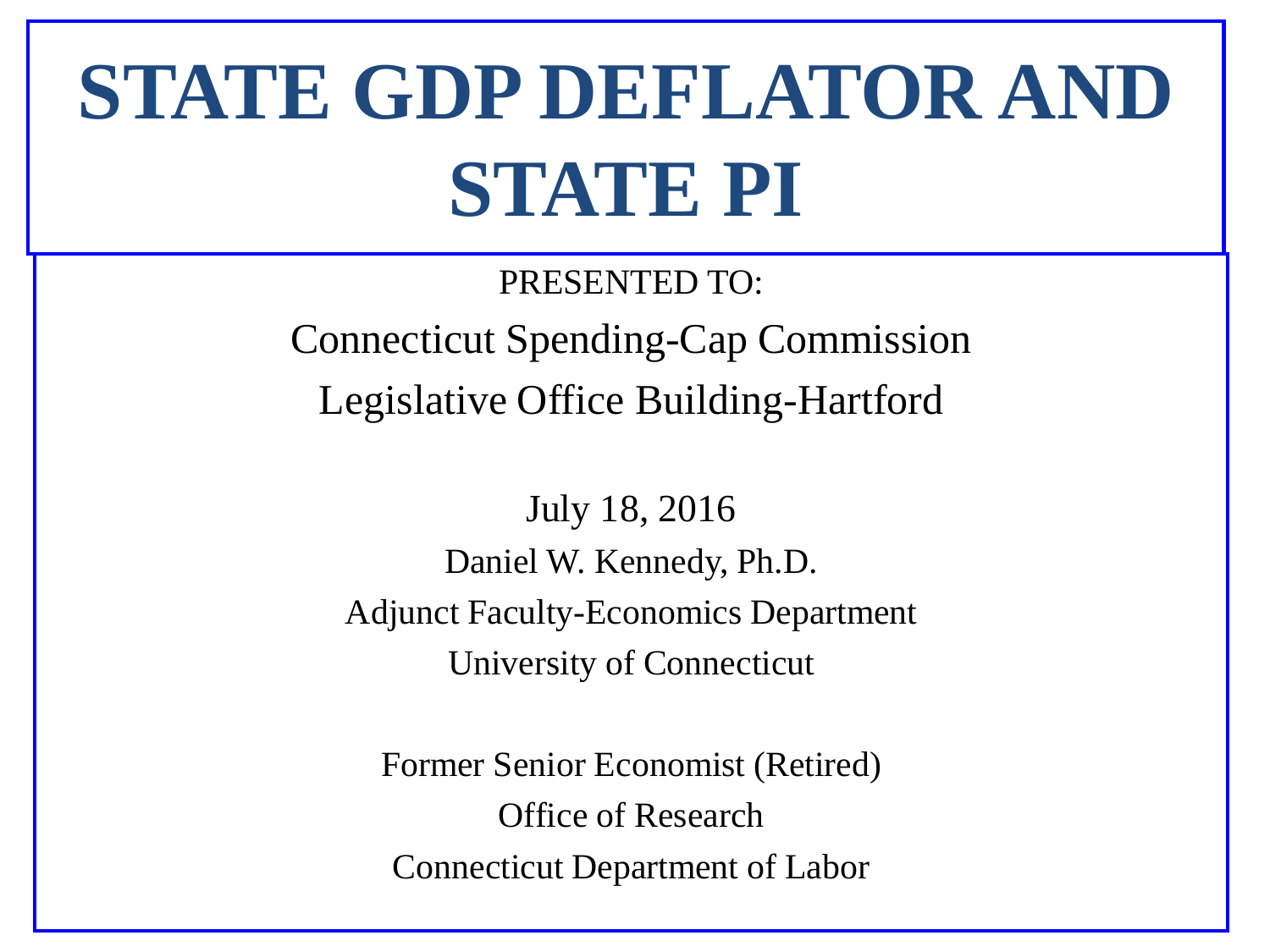# **STATE GDP DEFLATOR AND STATE PI**

#### **I. PRICE AND QUANTITY INDICES**

#### **II. STATE GDP**

### **III. STATE PI**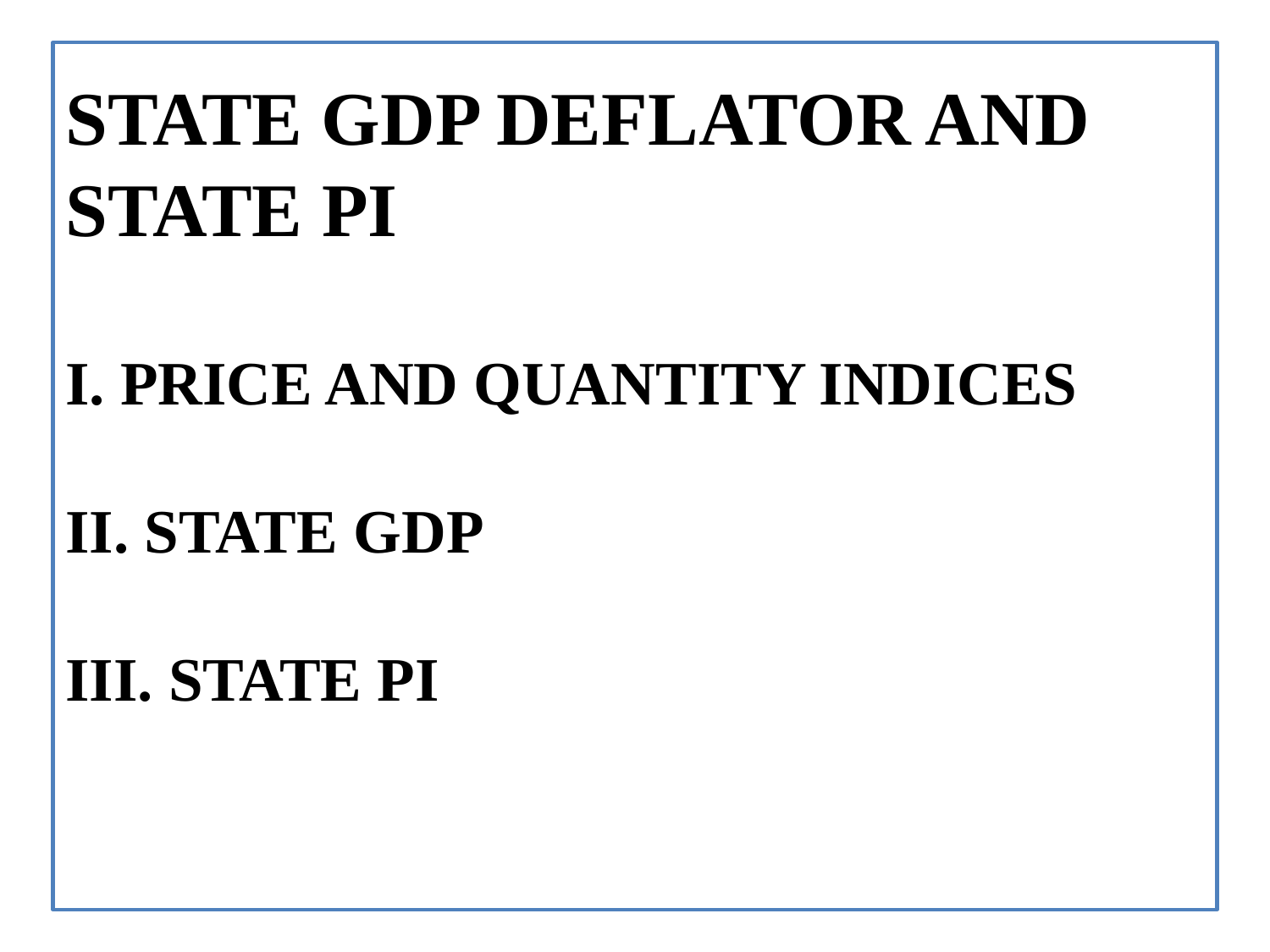# **I. PRICE AND QUANTITY INDICES**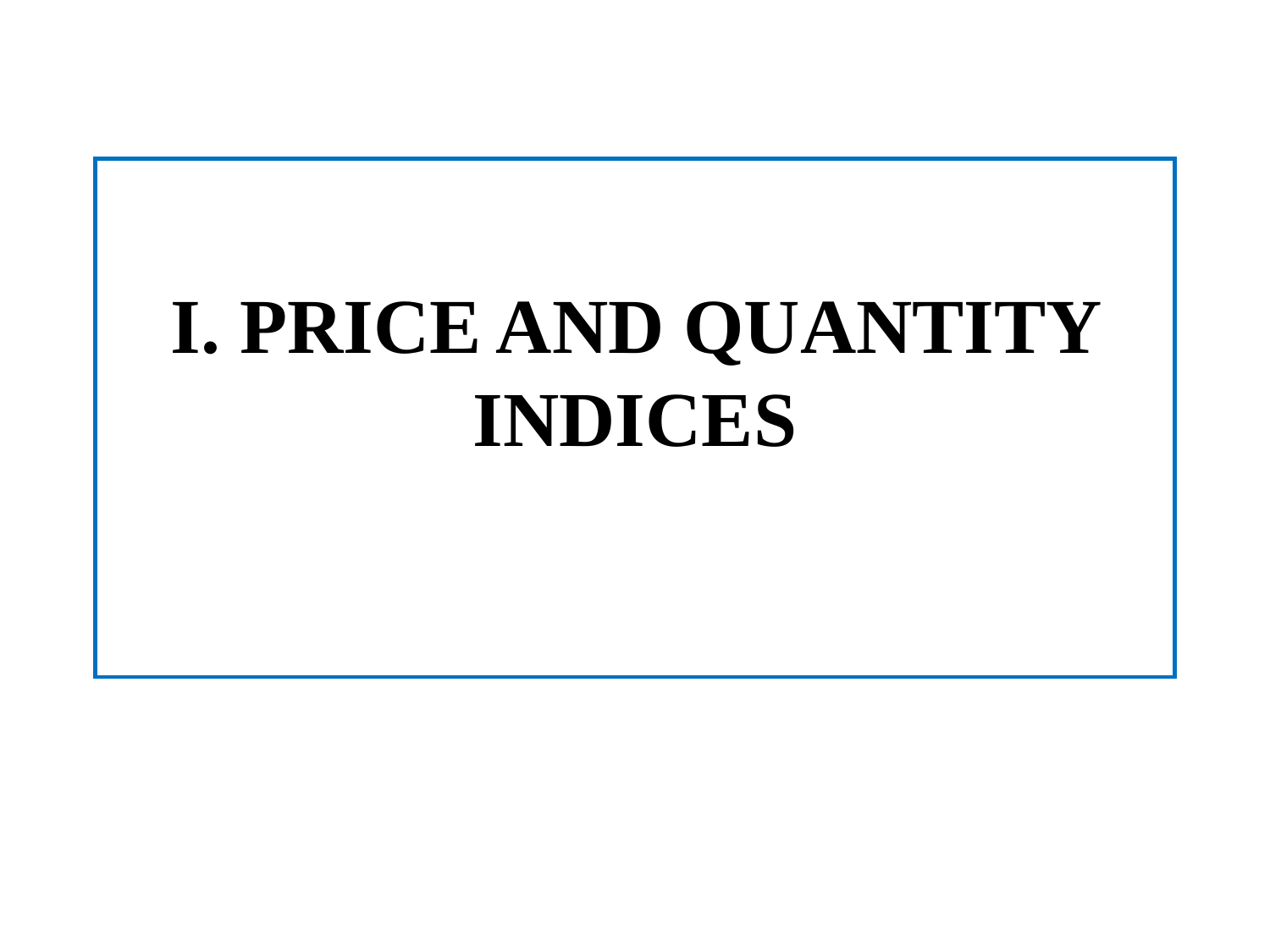# **PRICE AND QUANTITY INDICES**

• **Price Index-** A price index expresses the cost of a market basket of goods relative to its cost in some "base" period, which is simply the year used as a basis of comparison. [Baumol and Blinder (2010), p. 127]

#### **Quantity index-**A

Quantity index, particularly used for GDP by State, are Fisher indices calculated using a formula consisting of combinations of prices and quantities for the same year, and indices of relative prices for two adjacent years [U.S. BEA (2006), p. 41]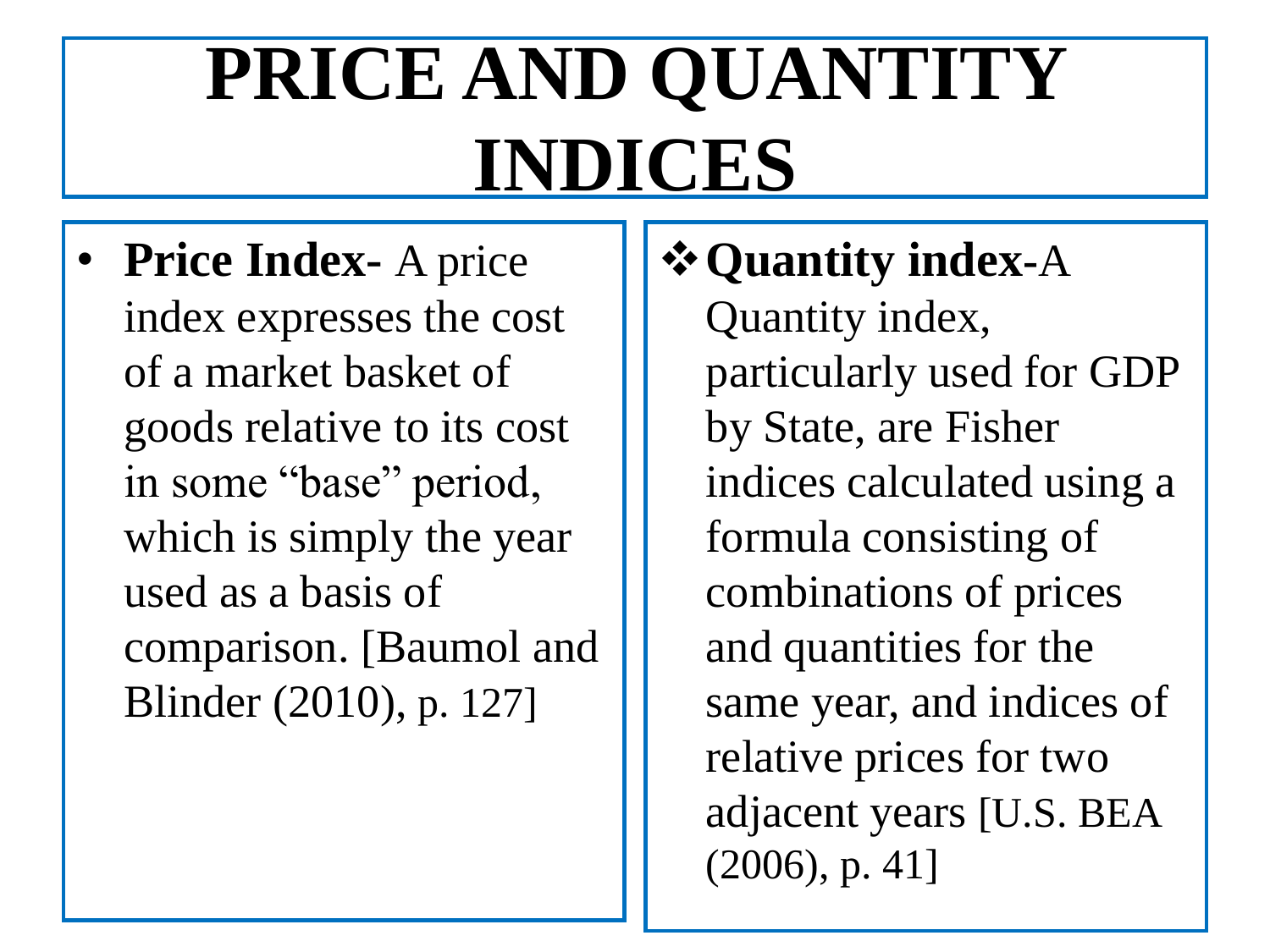|              | <b>PRICE INDEX</b>                                                                               | <b>OUANTITY INDEX</b>                                                    |
|--------------|--------------------------------------------------------------------------------------------------|--------------------------------------------------------------------------|
| <b>INDEX</b> | Holds the Quantity constant and                                                                  | Holds the price constant and                                             |
|              | allows the price to vary.                                                                        | allows the quantity to vary                                              |
|              | LPI= $\frac{\Sigma(P_t \times Q_0)}{\Sigma(P_0 \times Q_0)}$                                     | $\mathbf{LQI} = \frac{(\Sigma P_0 \times Q_t)}{\Sigma (P_0 \times Q_0)}$ |
| aspeyres     | Where:<br>$P_0$ = Price in the base                                                              | Where:<br>$P_0$ = Price in the base                                      |
|              | period                                                                                           | period                                                                   |
|              | $Q_0$ = Quantity purchased                                                                       | $Q_0$ = Quantity purchased                                               |
|              | in the base period                                                                               | in the base period                                                       |
|              | $P_t$ = Price in the current                                                                     | $Q_t$ = Quantity purchased                                               |
|              | period.                                                                                          | in the current                                                           |
|              |                                                                                                  | period.                                                                  |
| Paasche      | $\text{PPI} = \frac{\Sigma(\text{P}_t \times \text{Q}_t)}{\Sigma(\text{P}_0 \times \text{Q}_t)}$ | $PQI = \frac{\Sigma (P_t \times Q_t)}{\Sigma (P_t \times Q_0)}$          |
|              | Where:                                                                                           | Where:                                                                   |
|              | $P_0$ = Price in the previous                                                                    | $Q_0$ = Quantity purchased                                               |
|              | period                                                                                           | in the previous period                                                   |
|              | $Q_t$ = Quantity purchased                                                                       | $Q_t$ = Quantity purchased in                                            |
|              |                                                                                                  |                                                                          |
|              |                                                                                                  |                                                                          |
|              |                                                                                                  |                                                                          |
|              |                                                                                                  |                                                                          |
| Fisher's     | in the current period<br>$P_t$ = Price in the current<br>period.                                 | the current period<br>$P_t$ = Price in the current<br>period.            |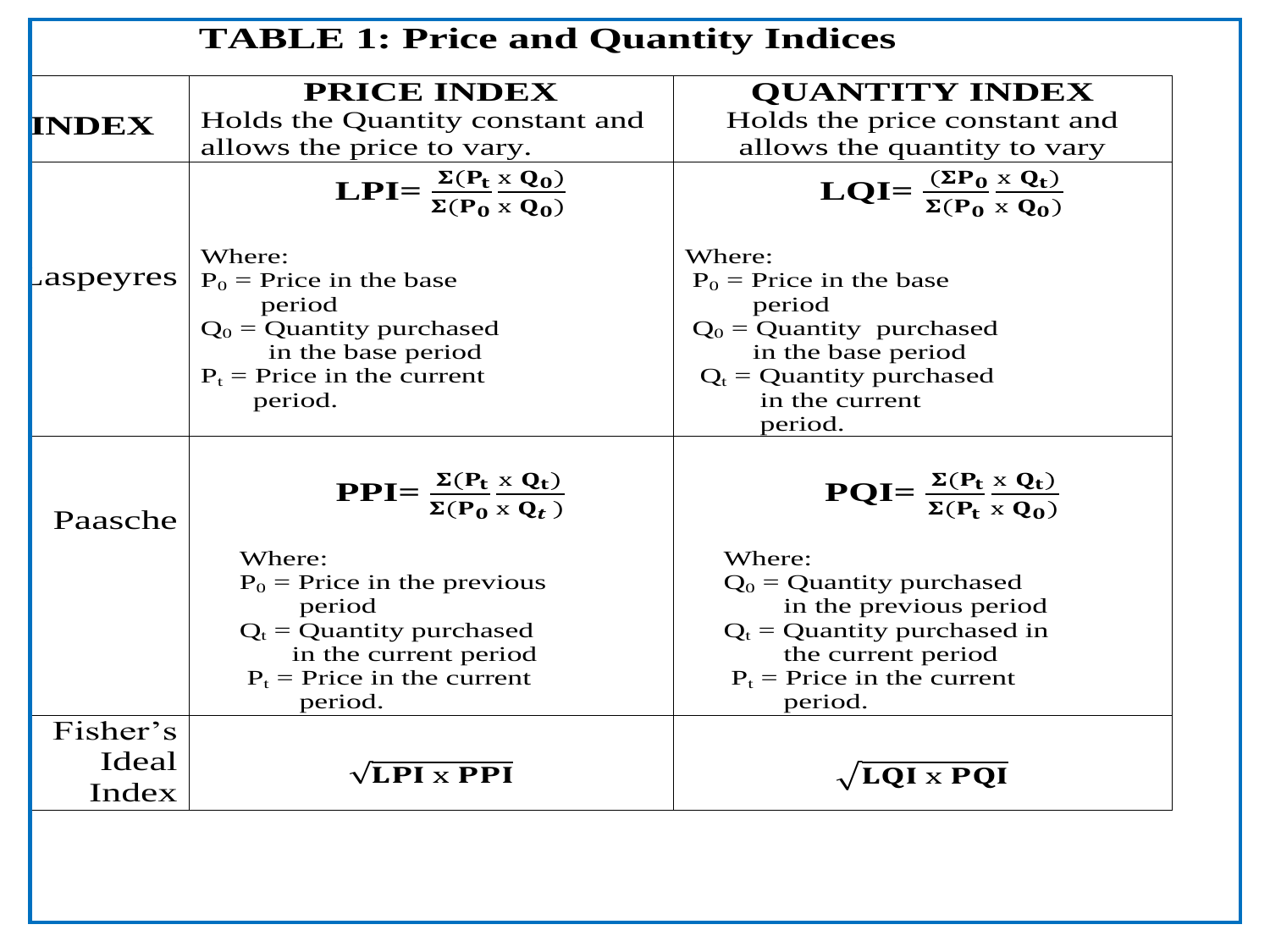# **PRICE AND QUANTITY INDICES**

#### **\*NOMINAL vs. REAL, or CONSTANT-DOLLAR GDP**

- Nominal GDP rises when prices rise, *even if there is no increase in actual production.*
- For example, if hamburgers cost \$2.00 this year but cost only \$1.50 last year, then 100 hamburgers will contribute \$200 to this year's nominal GDP, whereas they contributed only \$150 to last year's nominal GDP.
- But one hundred hamburgers are still 100 hamburgers *output has not grown*. [Baumol and Blinder (2010), p. 88]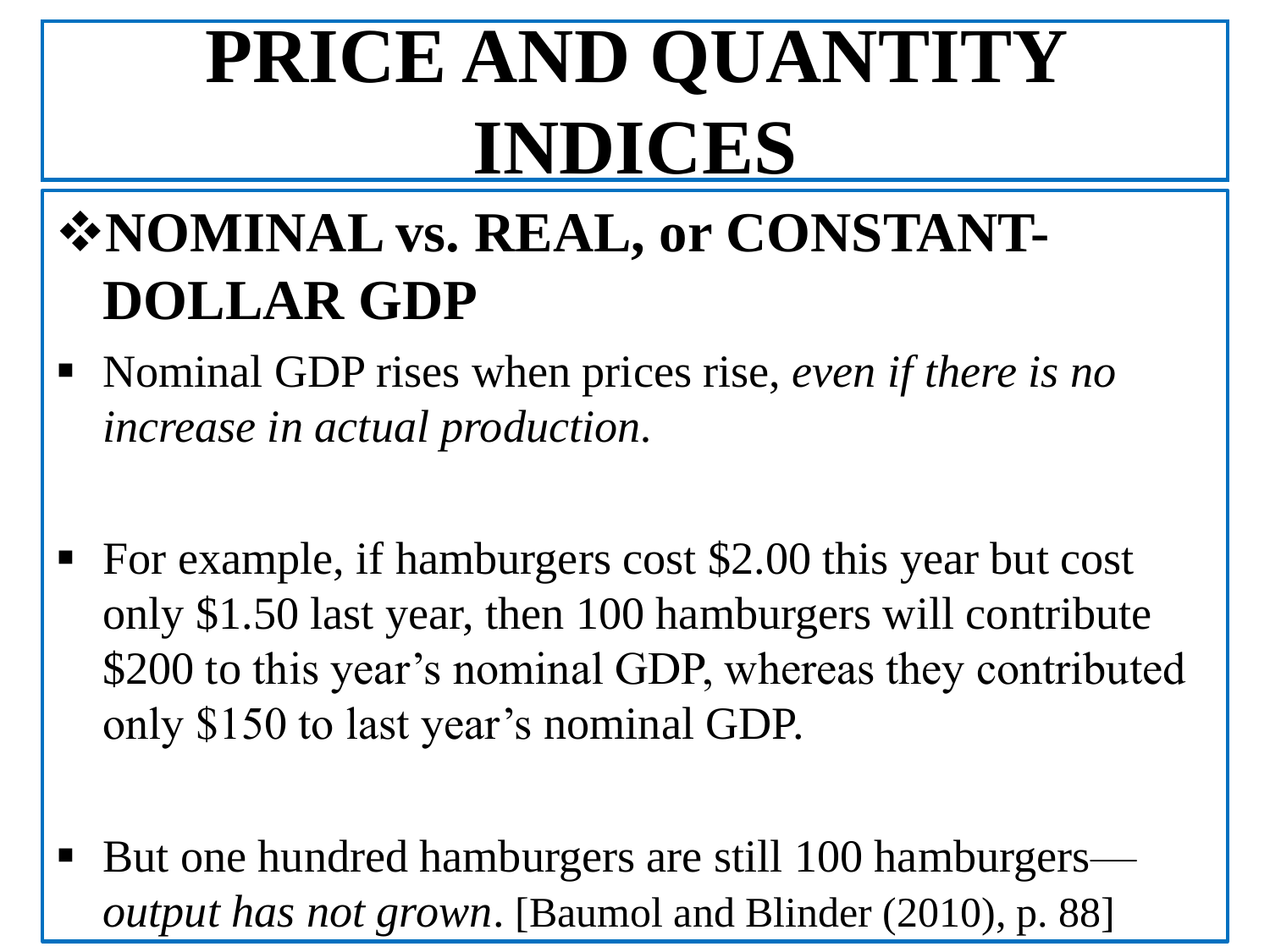- **☆ CPI-U vs. the GDP Price Index** [U.S. BLS, *Comparing the Consumer Price Index with the gross domestic product price index and gross domestic product implicit price deflator,* MLR (March 2016)]
- The GDP Price Index, like the CPI, measures price change for consumer goods and services, but the GDP Price Index also measures price change for goods and services purchased by businesses, governments, and foreigners.
- However, unlike the CPI, the GDP Price Index does not measure price change for imports.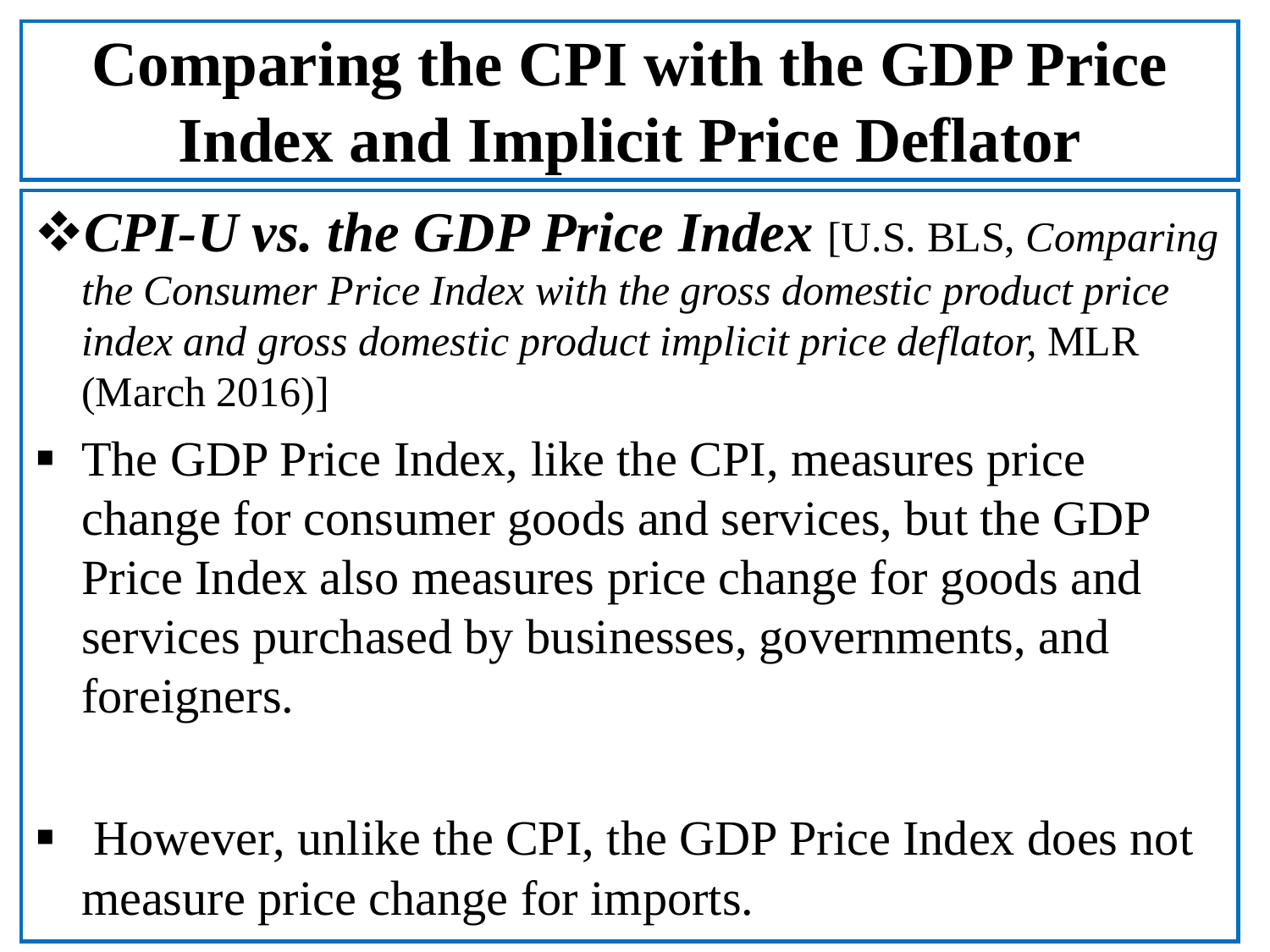#### **☆ CPI-U vs. the GDP Price Index** (Continued)

- Although the GDP Price Index and the CPI both measure changes in the prices of goods and services purchased by consumers, the GDP relies on the *Personal Consumption Expenditures* (PCE) *Price Index* as its measure of change in consumer prices.
- Table 2 compares the CPI and the PCE Price Index.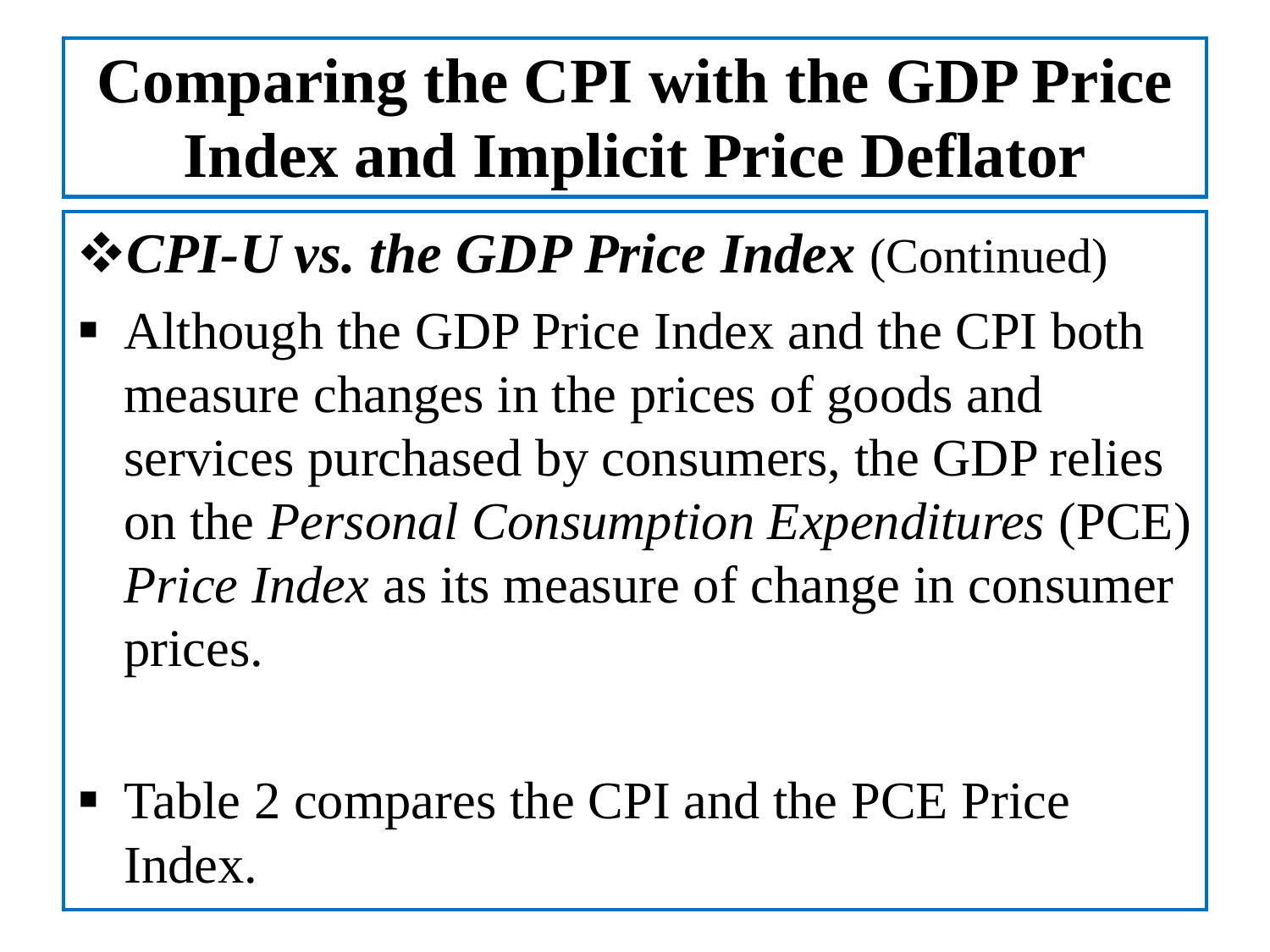#### **Table 2: Comparing The CPI and The PCE Price Index**

| <b>PCE Price Index</b>                                                                                               | <b>CPI</b>                                                                   |
|----------------------------------------------------------------------------------------------------------------------|------------------------------------------------------------------------------|
| Produced by BEA using BLS price indexes and other data                                                               | Produced by BLS using surveys of consumer prices and other                   |
| sources.                                                                                                             | data sources.                                                                |
| Reflects the price of expenditures made by households, including<br>those made on behalf of households.              | Reflects the price of out-of-pocket expenditures made by<br>consumers.       |
| Composition of expenditures changes from quarter to quarter.                                                         | Composition of the market basket remains fixed (updated every<br>two years). |
| Derived using a chained Fisher index formula.                                                                        | Derived using a Laspeyres-type index formula.                                |
| Weights are derived from business surveys.                                                                           | Weights are derived from household surveys.                                  |
| SOURCE: Moyer, Brian C., U.S. BEA, Comparing Price Measures—The CPI and the PCE Price Index (March 13-14, 2006) NABE |                                                                              |
| Conference                                                                                                           |                                                                              |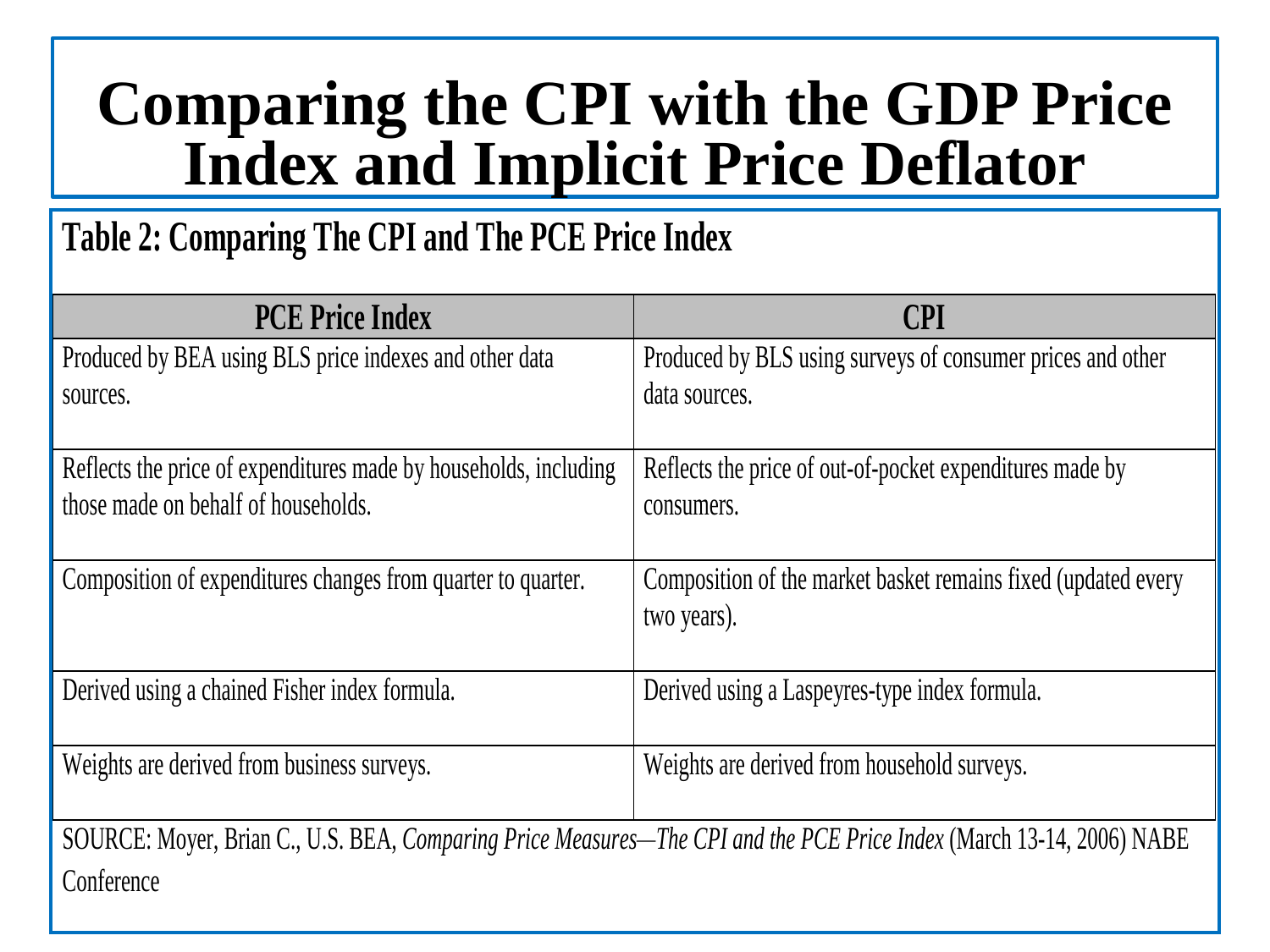- *The Implicit Price Deflator* [U.S. BLS (March 2016), p. 5]
- The GDP *Implicit Price Deflator* deflates the current nominal-dollar value of GDP by the chained-dollar value of GDP.
- The chained-dollar value is derived by updating a baseperiod dollar value amount by the change in the *GDP Quantity Index*, which in turn is derived with the use of a Fisher ideal index formula that aggregates from component GDP quantity indices.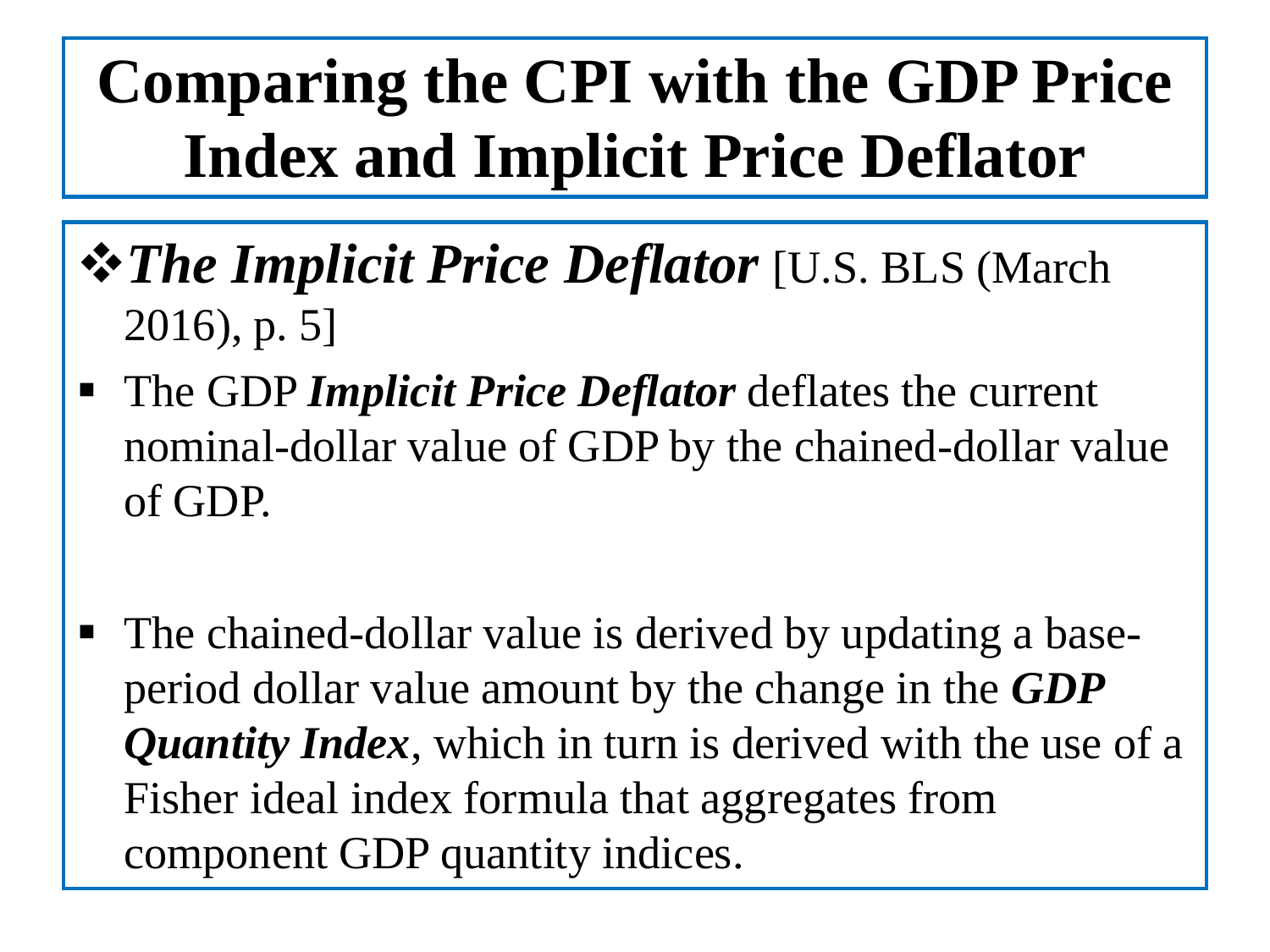### *Deriving The Implicit Price Deflator* (ibid)

- Once the component quantity indices are calculated, the GDP Quantity Index can be derived and the *GDP Implicit Price Deflator is then calculated by dividing Nominal GDP by Real GDP.*
- The change in the GDP Implicit Price Deflator is roughly equal to the change in the GDP Price Index.
- In fact, the GDP Implicit Price Deflator has risen at a systematically lower annual rate than the CPI-U over time (2% for the GDP Price Index and Implicit Price Deflator, vs. 2.4% for the CPI-U).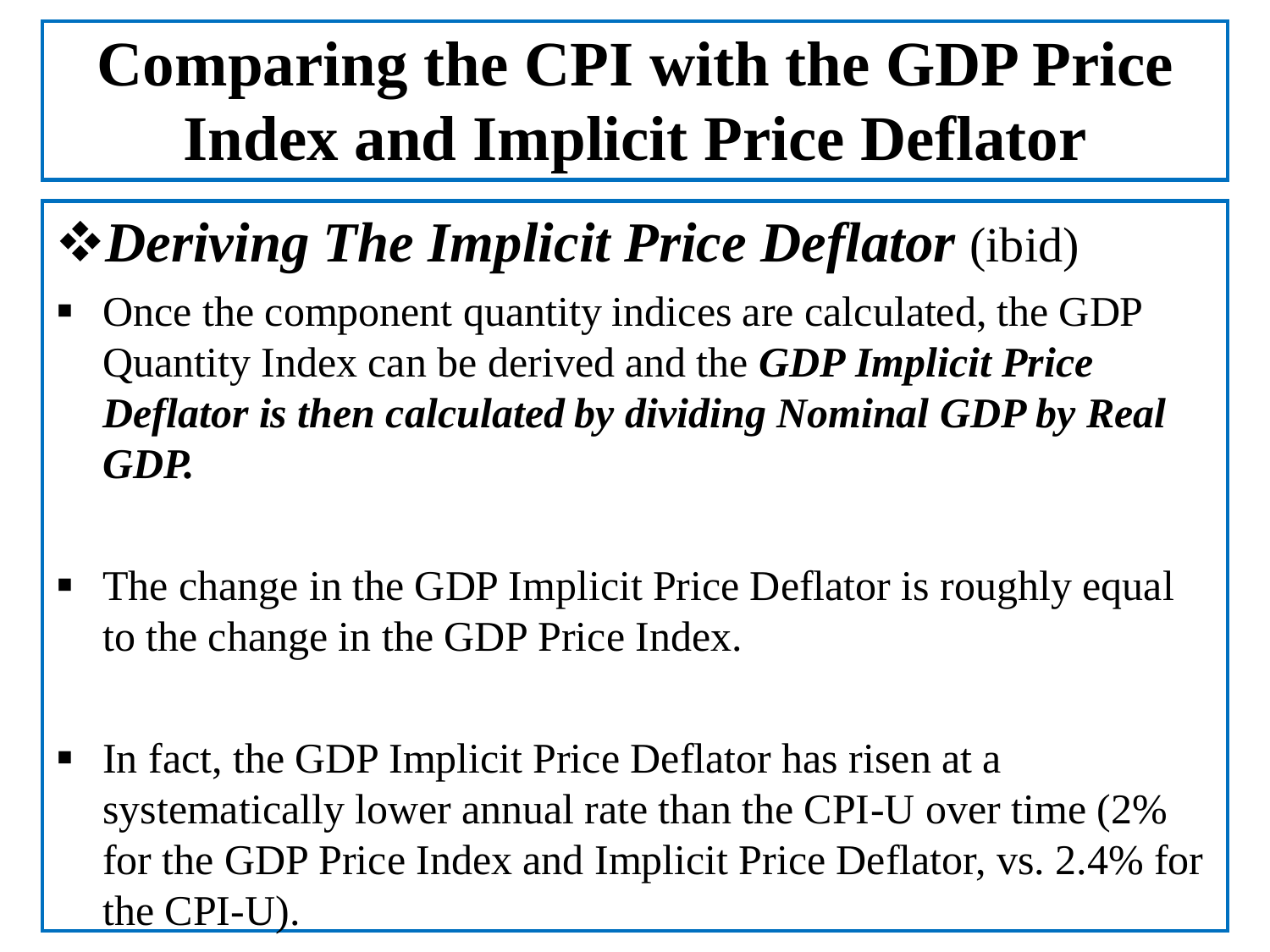#### *Deriving Real GDP and The Implicit Price Deflator*

**TABLE 3: Deriving Real GDP and The Implicit Price Deflator** 

|      |              | $\overline{\phantom{a}}$                   |           | Real GDP $=$      | $\mathbf{IPD} =$ |
|------|--------------|--------------------------------------------|-----------|-------------------|------------------|
| Year | <b>CTGDP</b> | <b>CTQIndex</b>                            | Qindx/100 | <b>Base Yr XQ</b> | <b>GDP/RGDP</b>  |
| 2009 | 226,076      | 100.00                                     | 1.0000    | 226,076           | 100.00           |
| 2010 | 230,357      | 100.95                                     | 1.0095    | 228,212           | 100.94           |
| 2011 | 232,271      | 100.20                                     | 1.0020    | 226,535           | 102.53           |
| 2012 | 238,322      | 100.45                                     | 1.0045    | 227,084           | 104.95           |
| 2013 | 242,417      | 100.06                                     | 1.0006    | 226,209           | 107.16           |
| 2014 | 250,764      | 101.26                                     | 1.0126    | 228,927           | 109.54           |
|      |              | SOURCE: U.S. BEA and Author's calculations |           |                   |                  |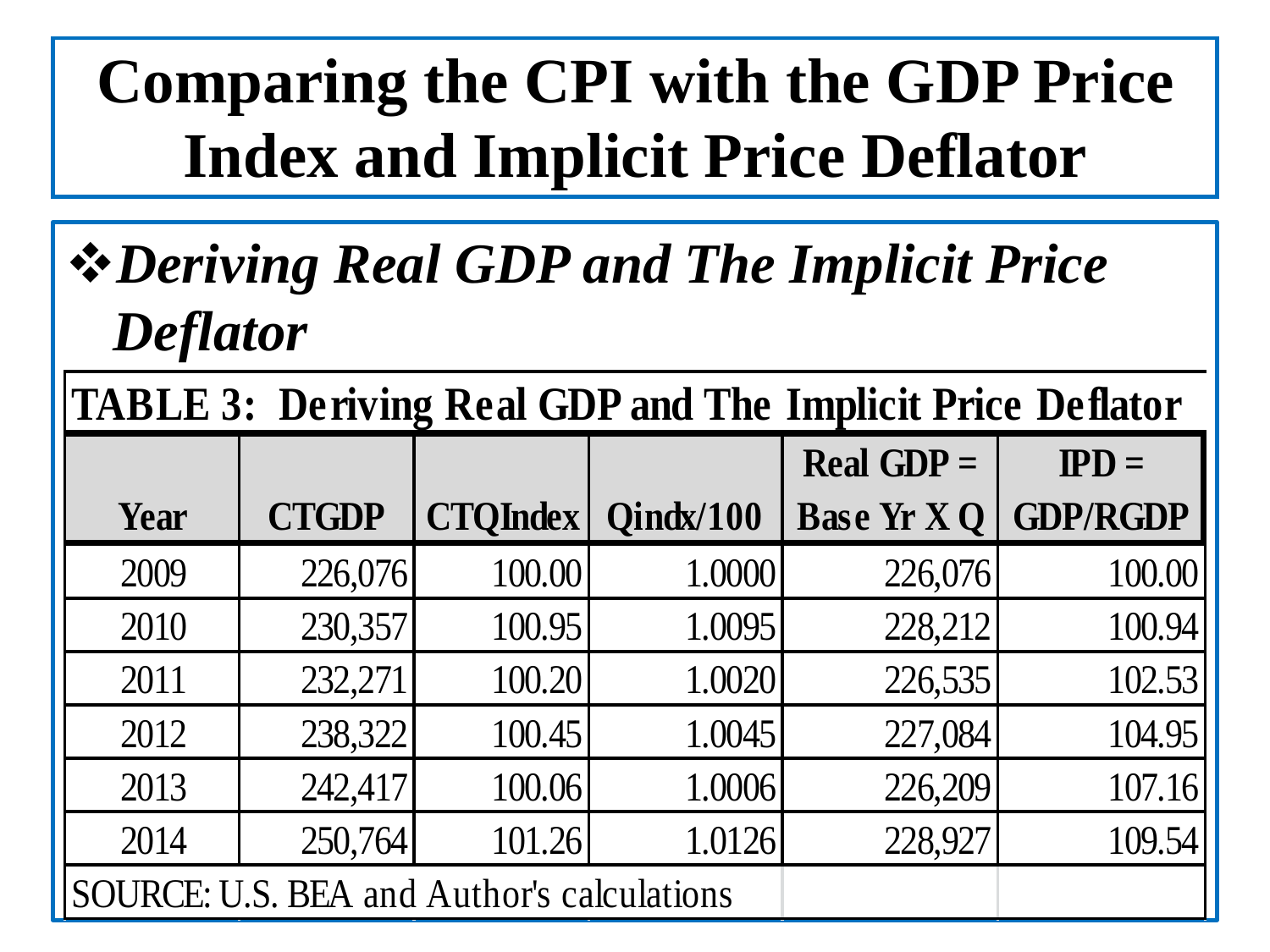### **II. STATE GDP**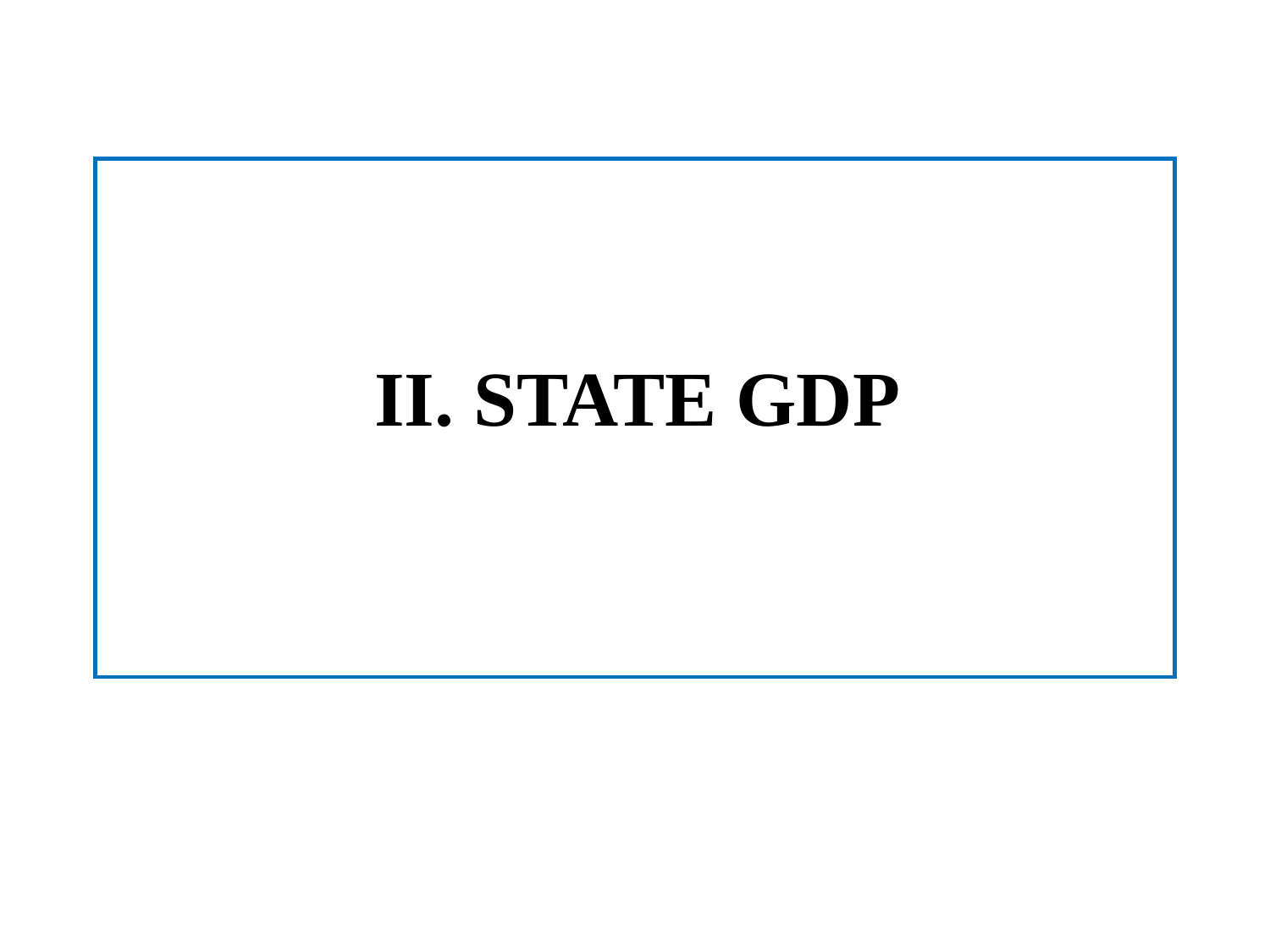### **STATE GDP: Three Sides of GDP**

(Based on Coyle, 2014; Table 1, p. 26)

#### Three sides to GDP: **OUTPUT = INCOME = SPENDING**

#### **OUTPUT (Production, or Value Added)**

Gross Output (Gross Sales -- ∆Inventories)

---- Intermediate Inputs

= VALUE ADDED

#### **INCOME (By Type)**

**Compensation** 

+ Rental Income  $=$  **+ Rental Income** 

+ Profits + Proprietors' Income

+ (Taxes on Production + Imports) –Subsidies

+ Interest + Miscellaneous Payments

+ Depreciation

= TOTAL DOMESTIC INCOME EARNED

#### **FINAL DEMAND (Expenditures)**

Consumer Spending (Households)

+ Investment in Plant, Equip., Software (Business)

+ Government Purchases (Goods and Services)

+ Net Exports (=Exports – Imports)

= FINAL SALES OF DOMESTIC PRODUCT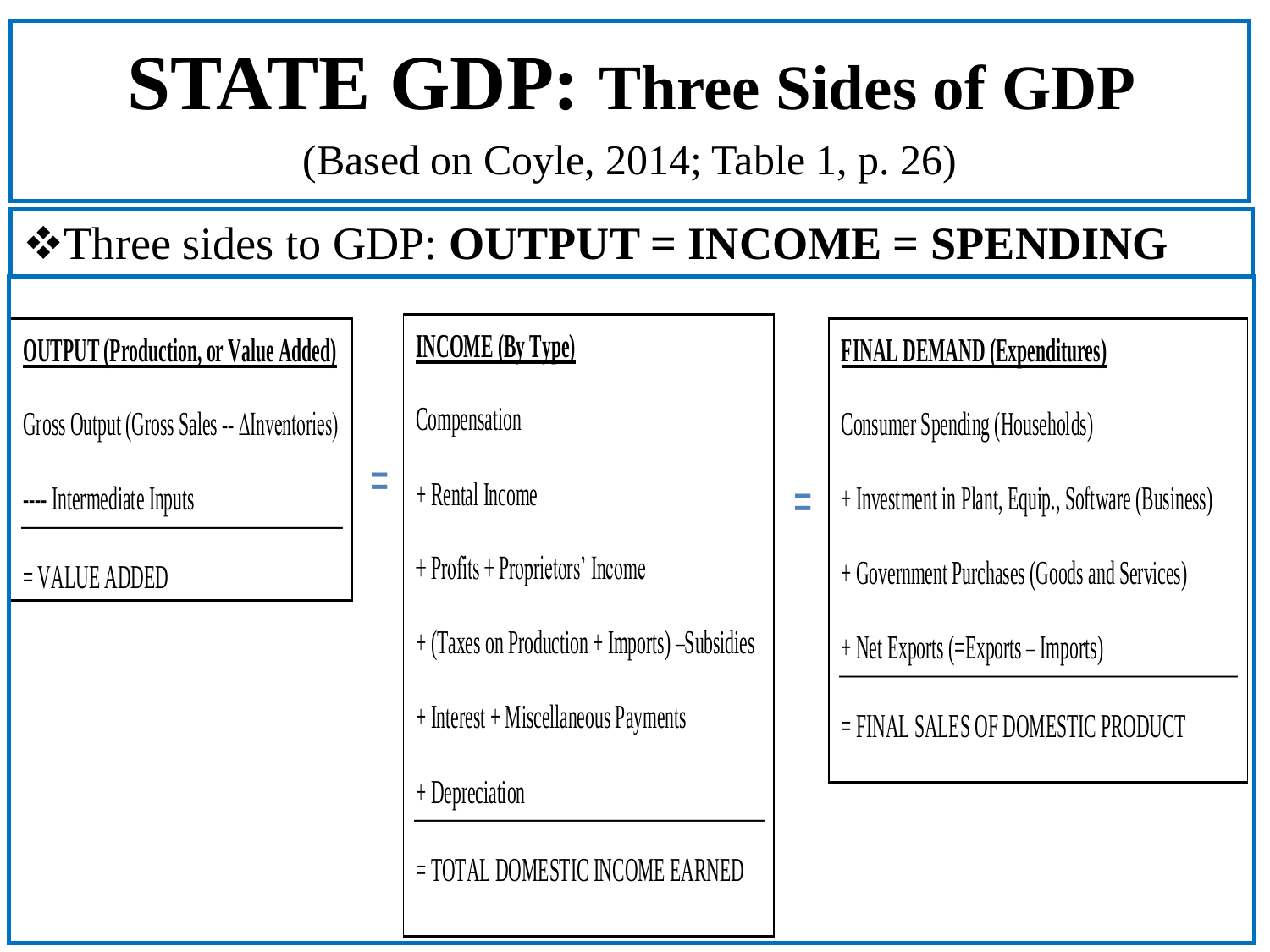#### **Measuring GDP by State** [U.S. BEA, *Gross Domestic Product by State Estimation Methodology* (2006), p. ii]

- GDP by State cannot be measured by adding the number of goods and services produced by the states' economies because GDP by state consists of a variety of goods and services.
- The GDP by state dollar value is necessarily measured by either the amount of expenditures on it, or by the amount of incomes earned by the factors of production in producing it.
- GDP by state, like Gross Domestic Income (GDI) for the nation, *is measured as the factor incomes earned and the costs of production.* This is illustrated in Figure 1.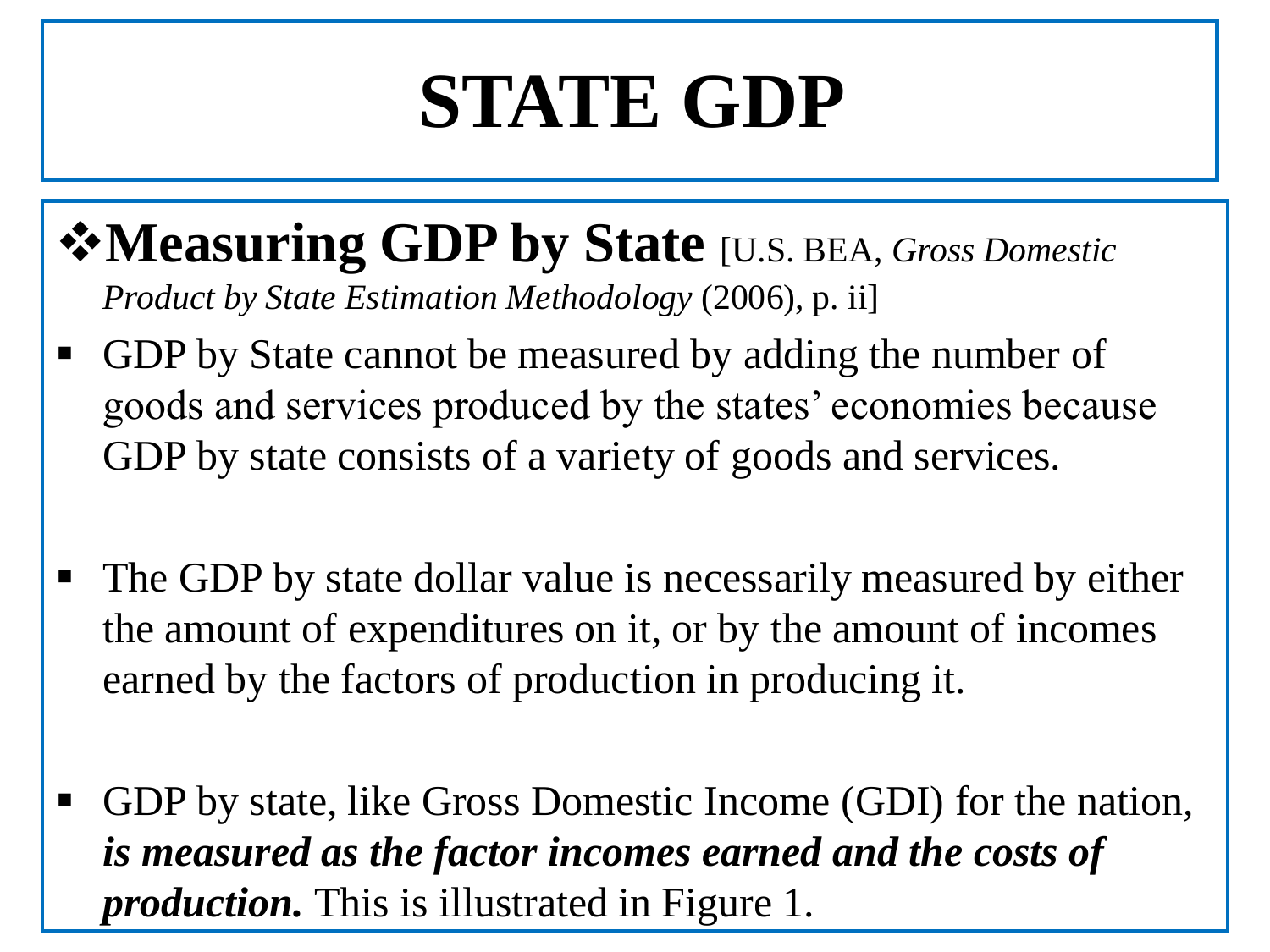

#### SOURCE: U.S. BEA (2006), p. ii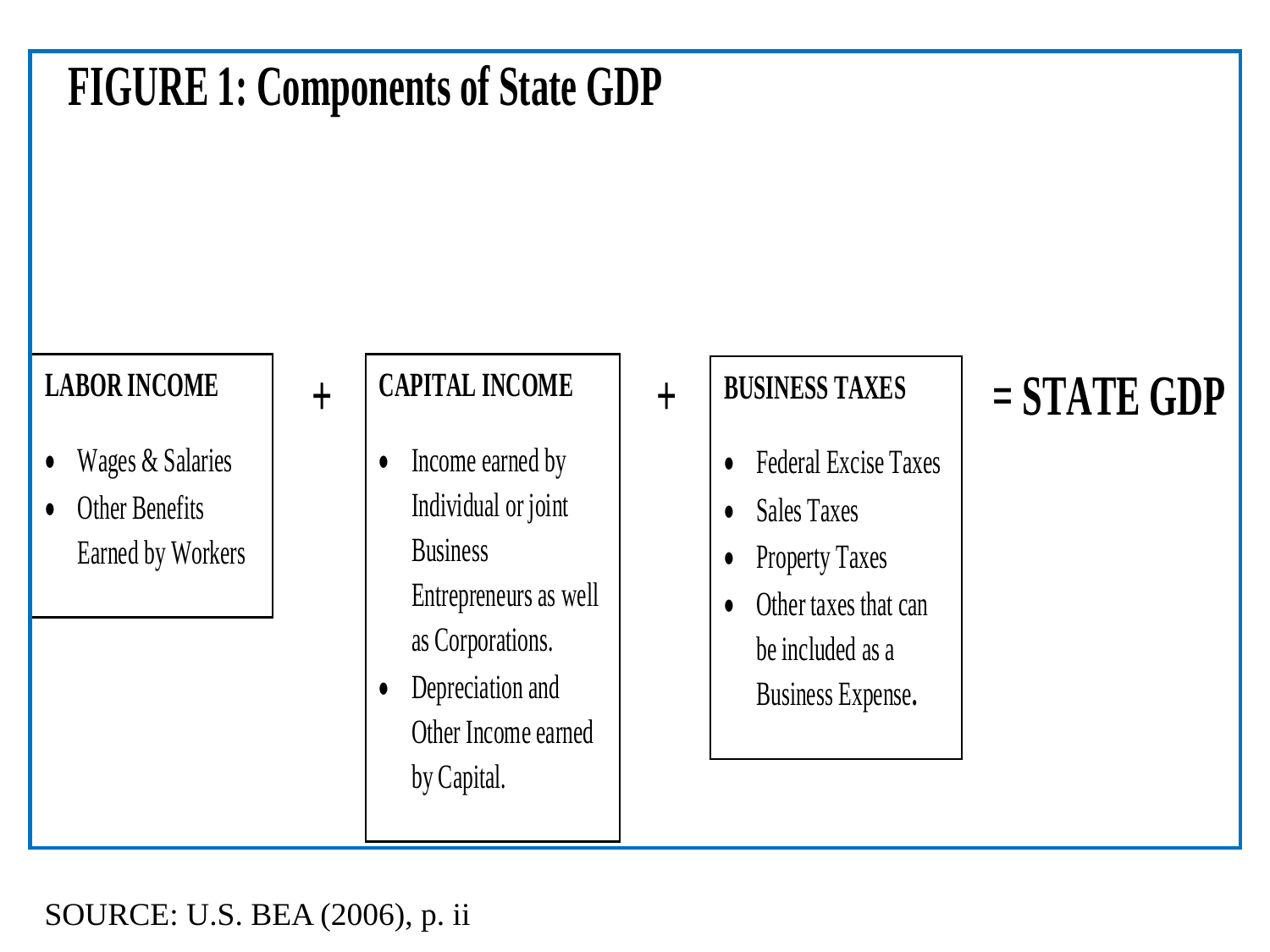- **Real GDP by State and Chain-Weighted Quantity Indices**  [U.S. BEA, *Gross Domestic Product by State Estimation Methodology*  (2006), p. 15]
- The U.S. BEA prepares chain-type quantity indices, by industry, for the nation, *but state-level information on prices by industry is not available*, so *estimates of Real State GDP are derived by applying national-level industry Implicit Price Deflators* to the Current-Dollar State GDP estimates for the detailed industries.
- Real State GDP for the aggregate industries (such as Total Services, Manufacturing, etc.) is derived by using the same chain-type index formula that is used in the national accounts.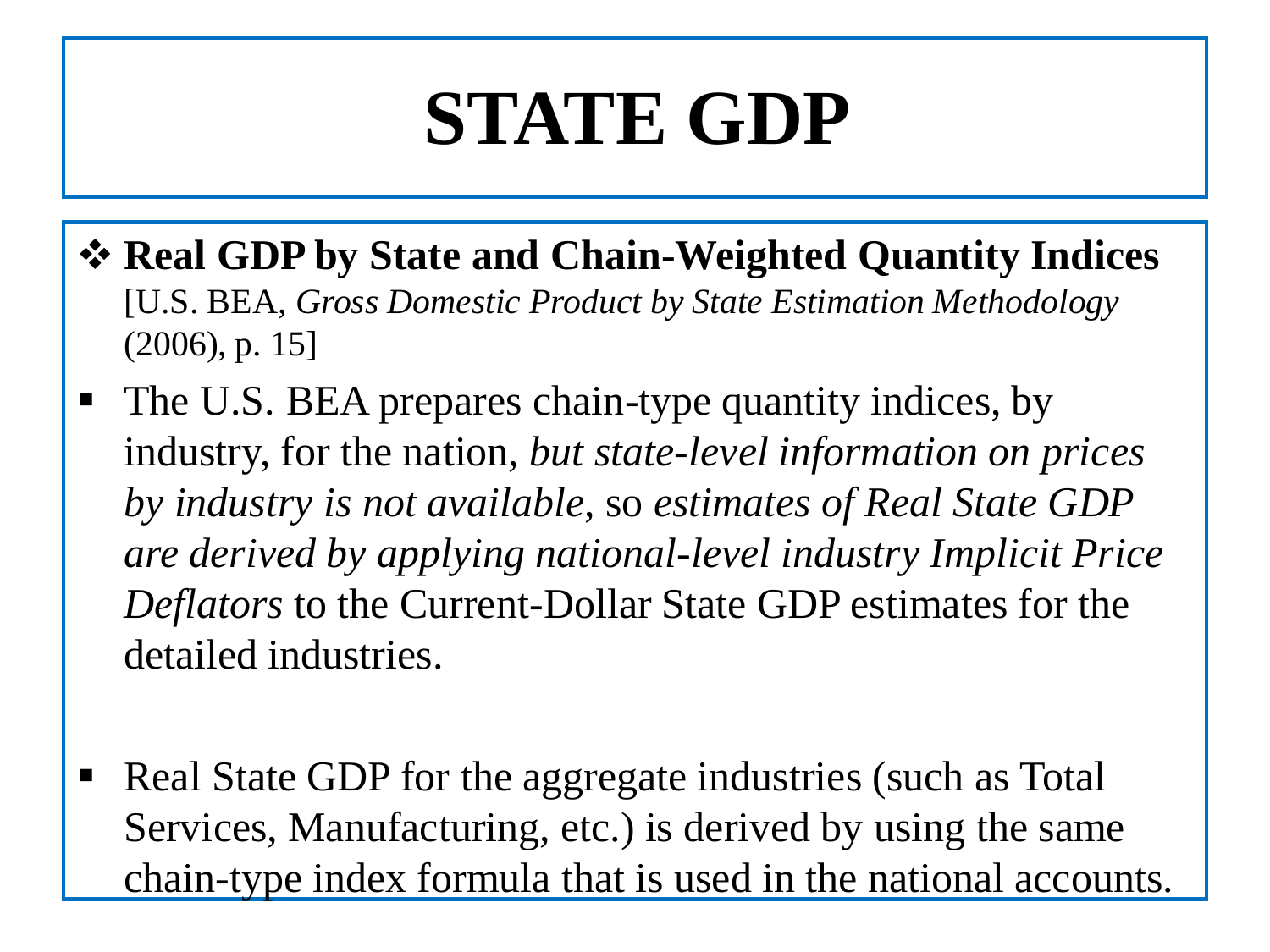- To the extent that a state's output is produced and sold in national markets at relatively uniform prices (or sold locally at national prices), Real State GDP captures the relative differences in the mix of goods and services that states produce.
- However, Real State GDP *does not capture state-tostate differences in the prices of goods and services that are produced and sold locally* (i.e., Non-Tradable Goods).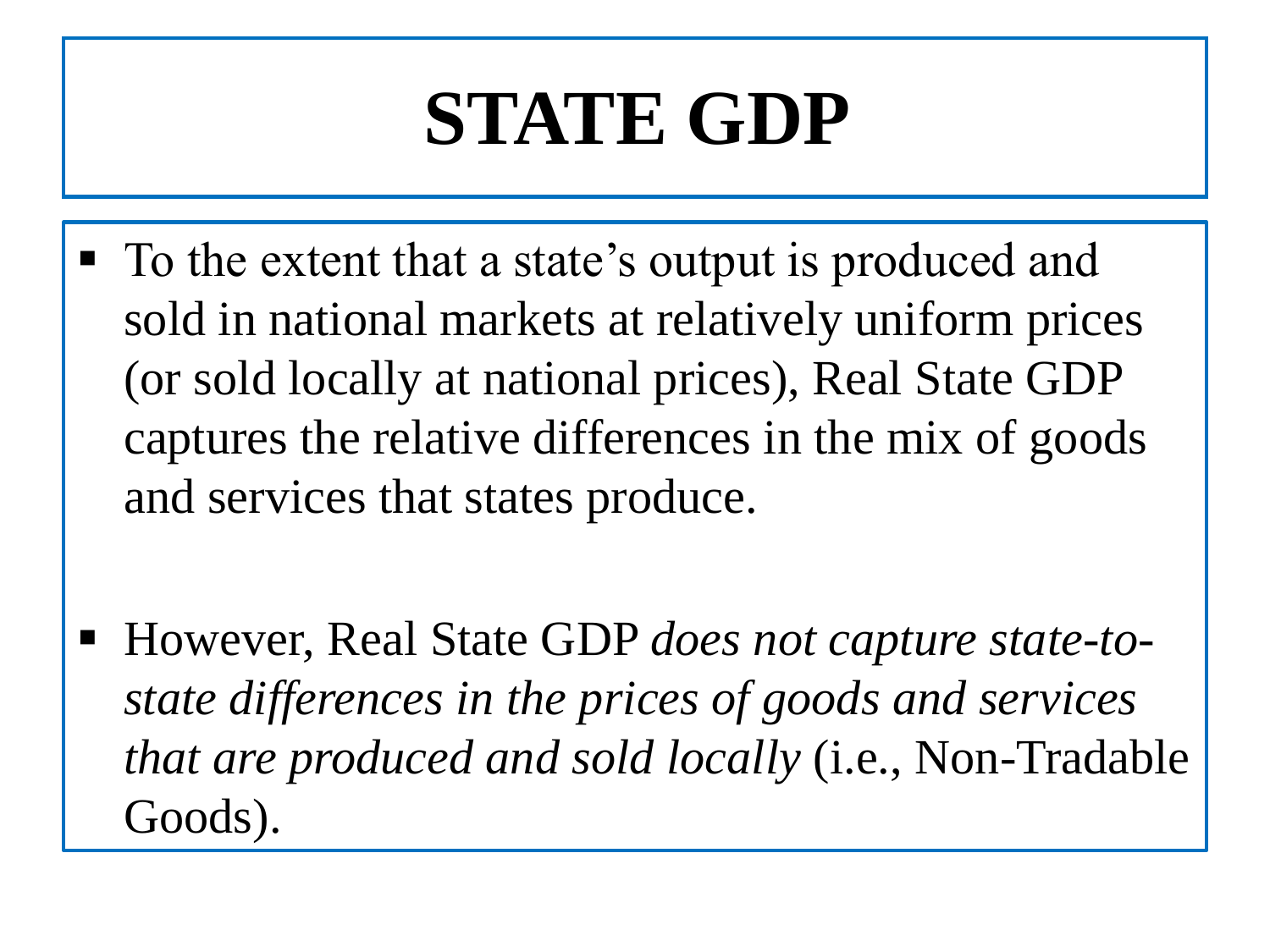#### *<b><i>*State GDP

 **Gross Operating Surplus** (GOS). Value derived as a residual for most industries and is equal to:  $GOS = Total Industry Output - [Total Intermediate Inputs]$ + Compensation of Employees + (Taxes on Production –

Subsidies)] [http://www.bea.gov/glossary/glossary\\_g.htm](http://www.bea.gov/glossary/glossary_g.htm)

 **The Value Added** of an industry = GDP-by-Industry. It is the contribution of a private industry or government sector to overall GDP [http://www.bea.gov/faq/index.cfm?faq\\_id=184](http://www.bea.gov/faq/index.cfm?faq_id=184)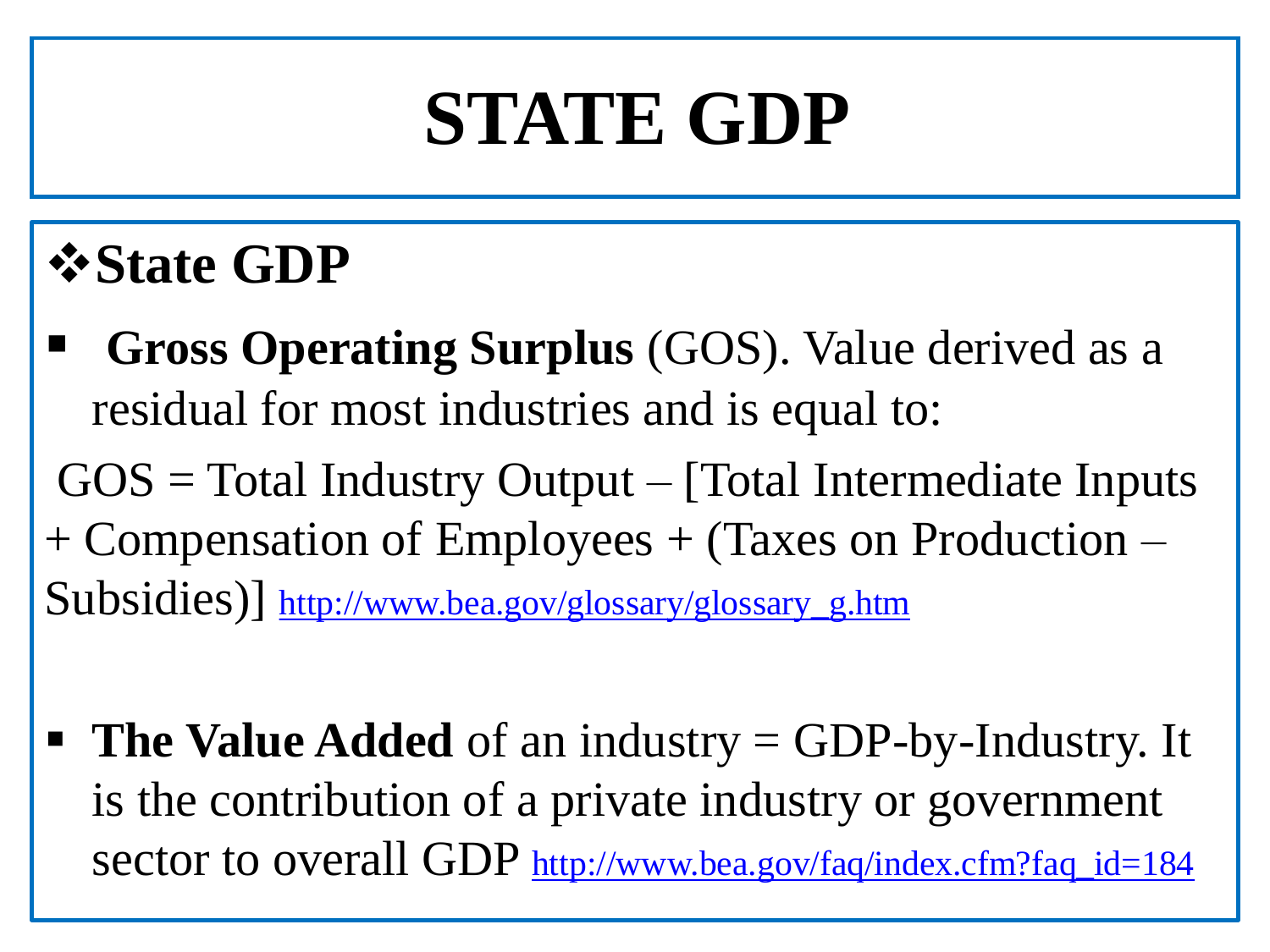- **STATE GDP: State and local government** [U.S. BEA (2006), pp. 13-14]
- *Gross Operating Surplus* (GOS) includes:

 $GOS =$  Consumption of Fixed Capital (CFC) + Proprietors' Income + Corporate Profits + Nontax Payments + Business Current Transfer Payments (net).

- The GOS estimates for State and Local Government consist of the surplus/deficit of 16 state and local government enterprises.
- The CFC for these enterprises, and state and local general government CFC.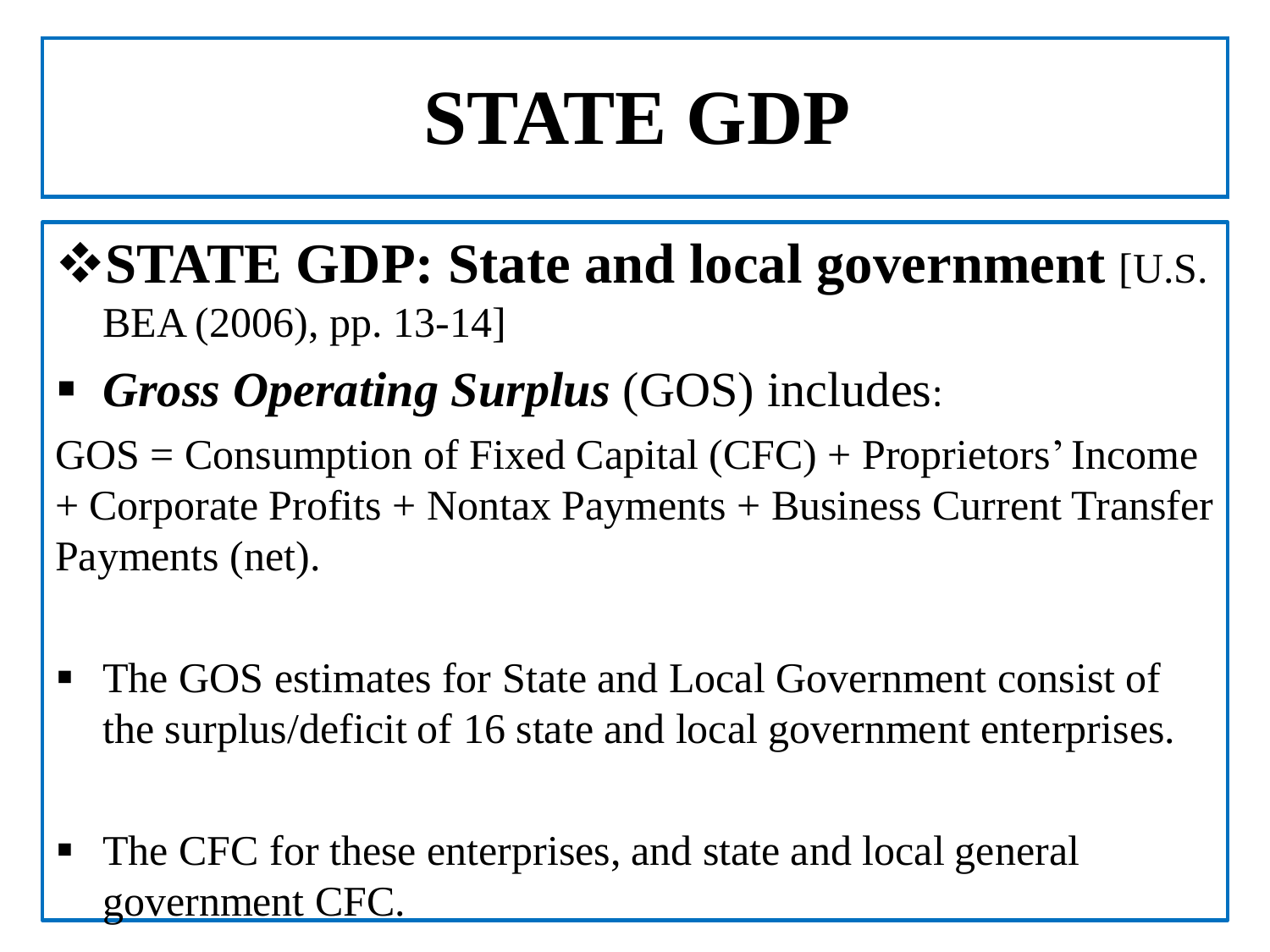#### **STATE GDP: State and local government**

 In general, state and local government revenues less expenditures, for each enterprise and state, from the Census Bureau are used to distribute to the states the national surplus or deficit of each state and local government enterprise.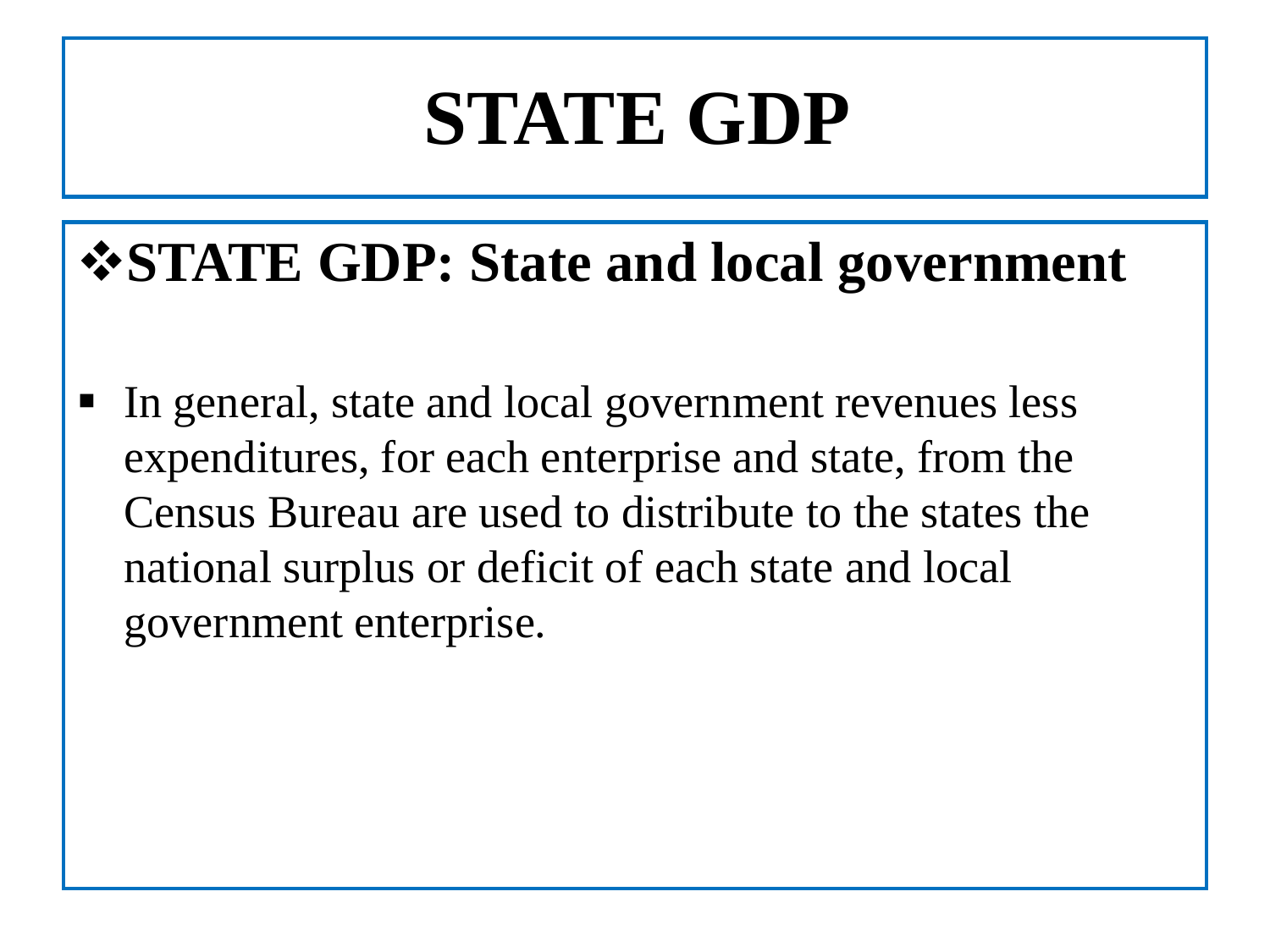#### **STATE GDP: State and local government**

- The CFC for state and local government (general government and government enterprises) is distributed to the states based on each state's share of state and local government employment.
- Finally, the components estimated above for state and local government—the surplus or deficit of state and local government enterprises, the CFC for state and local government enterprises, and the CFC for state and local general government—are summed yielding the GOS for state and local government.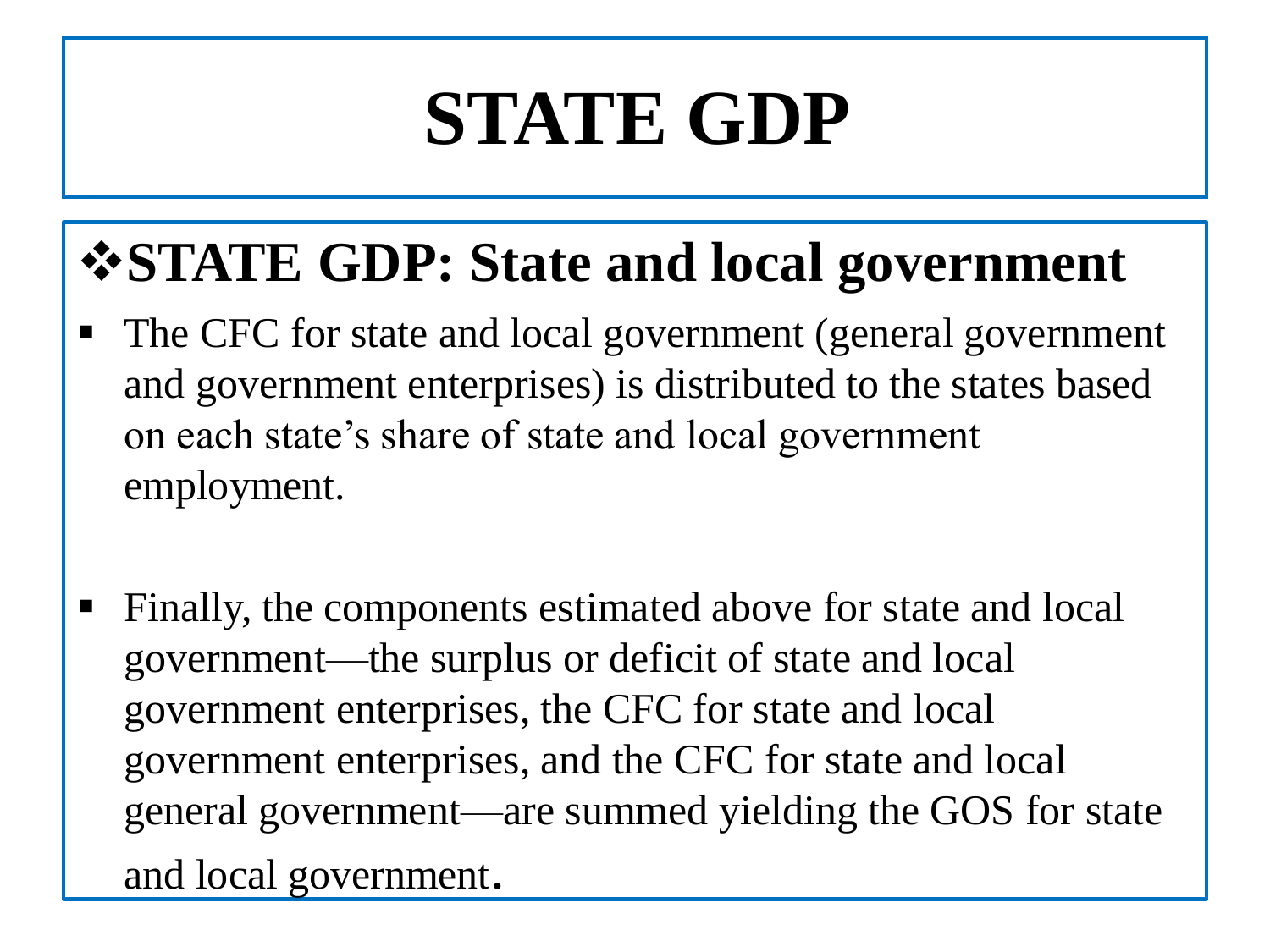#### **GRAPH 1A: Quantity Indices for U.S., CT, NY, and MA State/Local Gov.: 2009-2014 (SOURCE: U.S. BEA)**

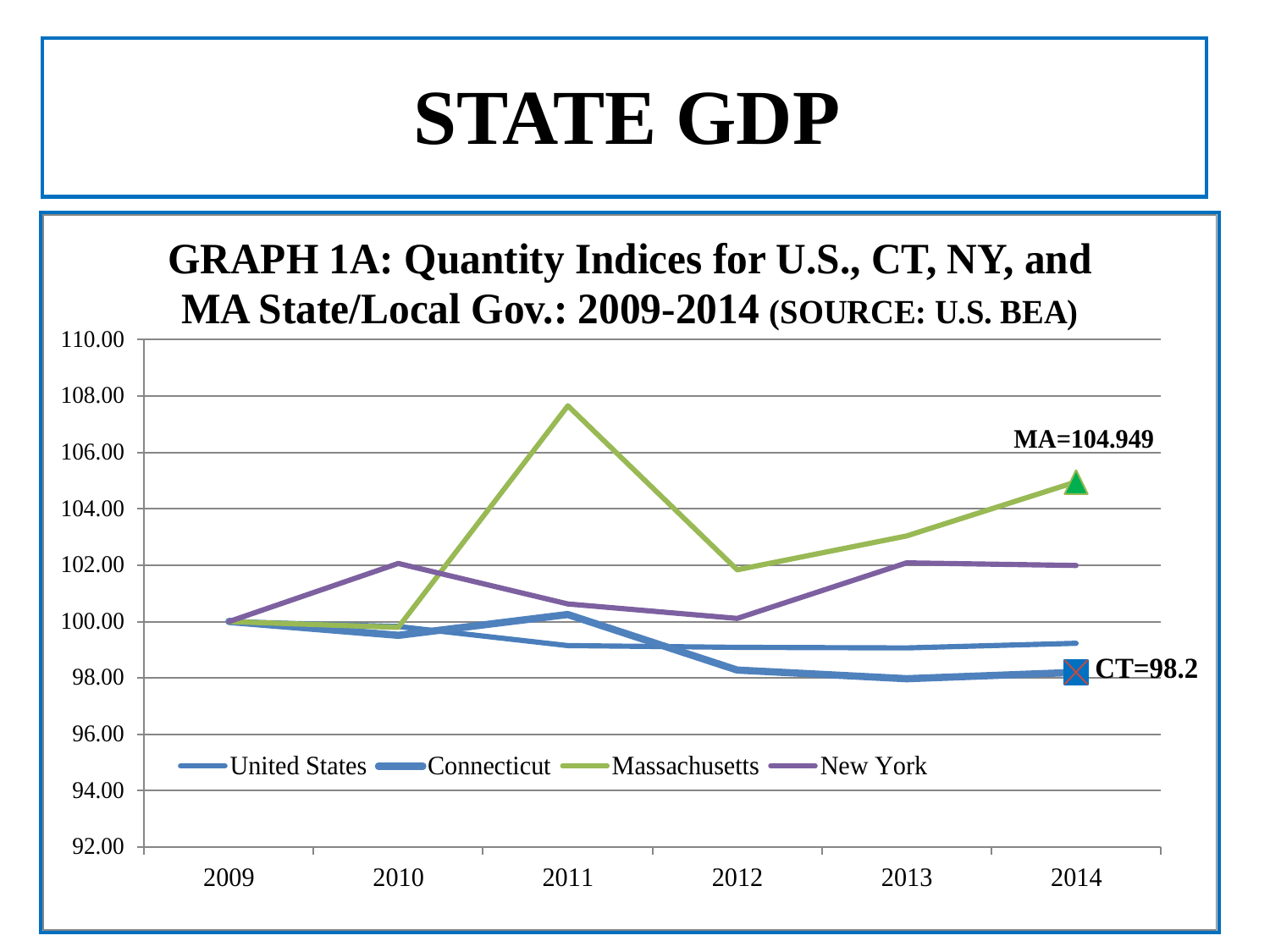

**100.00 102.67 104.57 106.49 109.18 CT IPD=111.91** US IPD=112.29  $US$  CPI $=$ 108.51  $\overline{NY}$  CPI=108.97  $Bos$  CPI $=$ 107.02 98.00 100.00 102.00 104.00 106.00 108.00 110.00 112.00 114.00 2009 2010 2011 2012 2013 2014 (SOURCE: U.S. BEA, U.S. BLS, and Author's calculations) **-CT** Implicit Price Defl U.S. Implicit Price Defl US CPI-U Core NY-NJ-CT-PA CPI-U Core Bos-MA-NH-CT CPI-U Core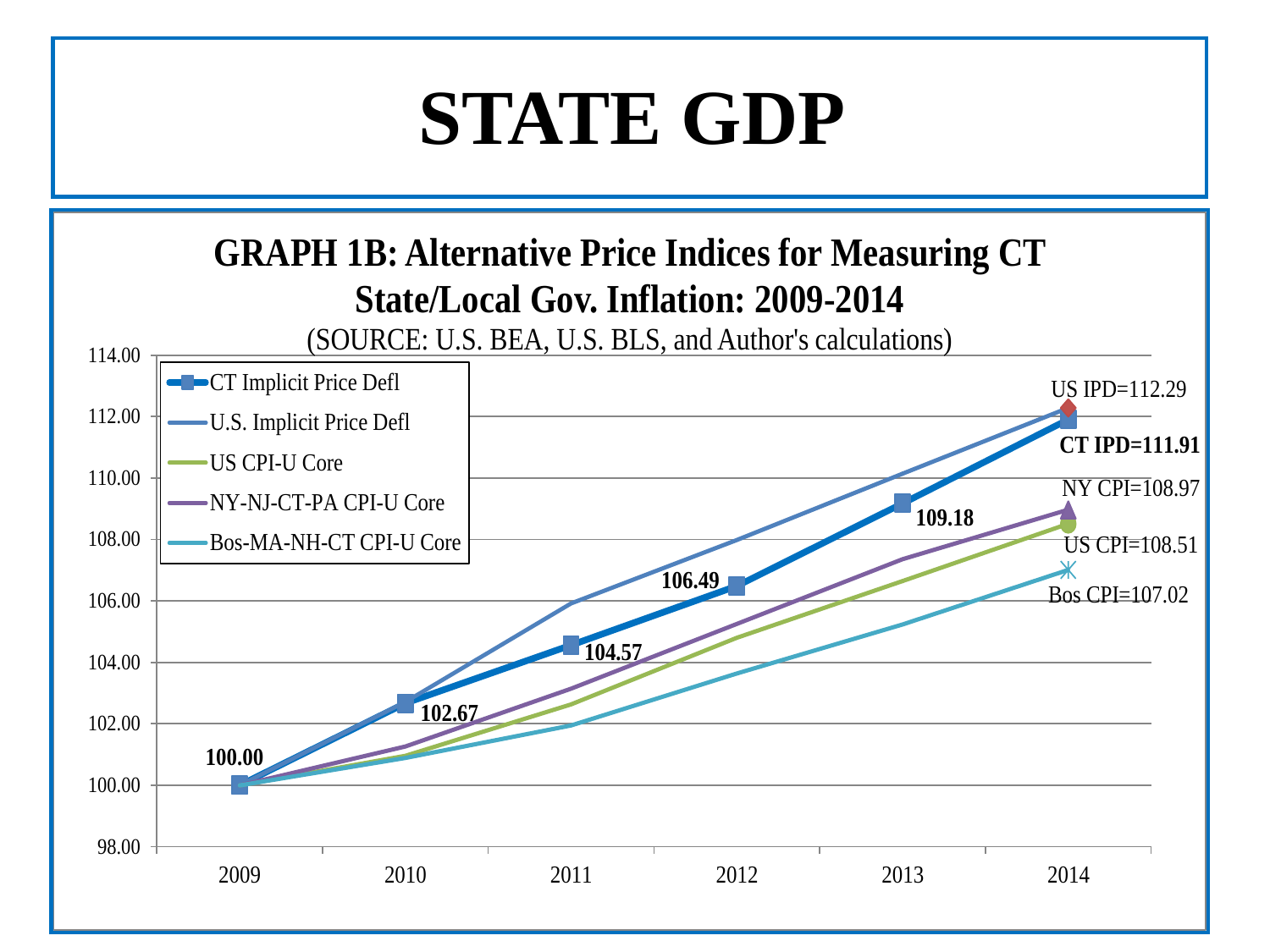## **III. STATE PI**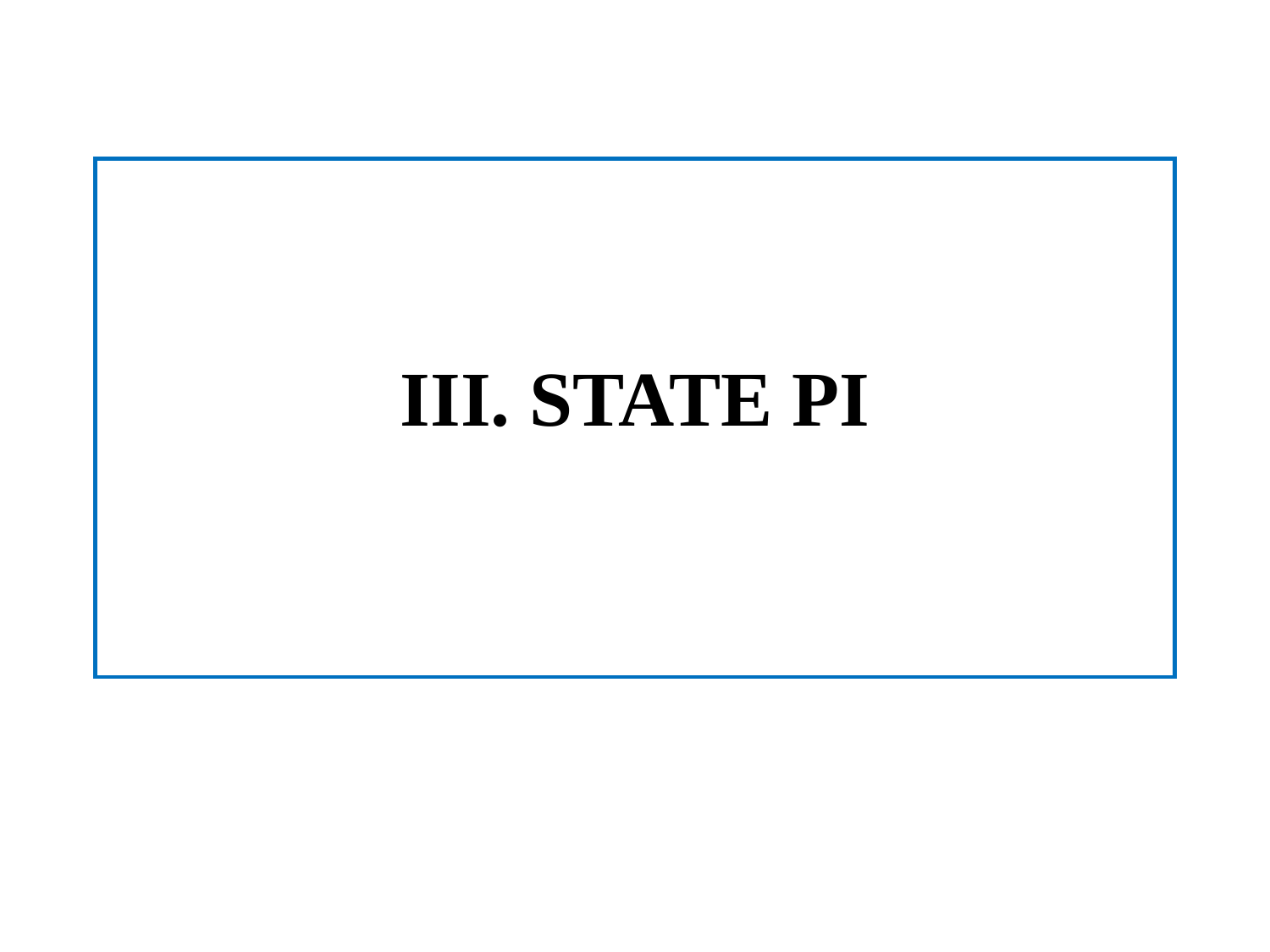#### **STATE PI vs. STATE GDP**

#### **TABLE 4: The Relation of State GDP and State and PI, 2003**

|                                                                                  | <b>State GDP</b> | <b>State PI</b> |  |
|----------------------------------------------------------------------------------|------------------|-----------------|--|
| Compensation of Employees                                                        | 6,268.70         | 6,271.50        |  |
| <b>Taxes on Production and Imports</b>                                           | 798.1            |                 |  |
| LESS: Subsidies                                                                  | 46.7             |                 |  |
| <b>Gross Operating Surplus (GOS)</b>                                             | 3,903.80         |                 |  |
| - Proprietors' Income                                                            |                  | 839.1           |  |
| <b>EQUALS: Earnings by Place of Work</b>                                         |                  | 7,110.60        |  |
| LESS: Contributions for Government Social Insurance                              |                  | 771.5           |  |
| PLUS: Adjustment for Residence                                                   |                  | $-1.2$          |  |
| PLUS: Dividends, interest, and rent                                              |                  | 1,475.40        |  |
| PLUS: Personal current transfer receipts                                         |                  | 1,335.30        |  |
| <b>TOTAL</b>                                                                     | 10,923.80        | 9,148.70        |  |
| SOURCE: U.S. BEA, Gross Domestic Product by State Estimation Methodology (2006), |                  |                 |  |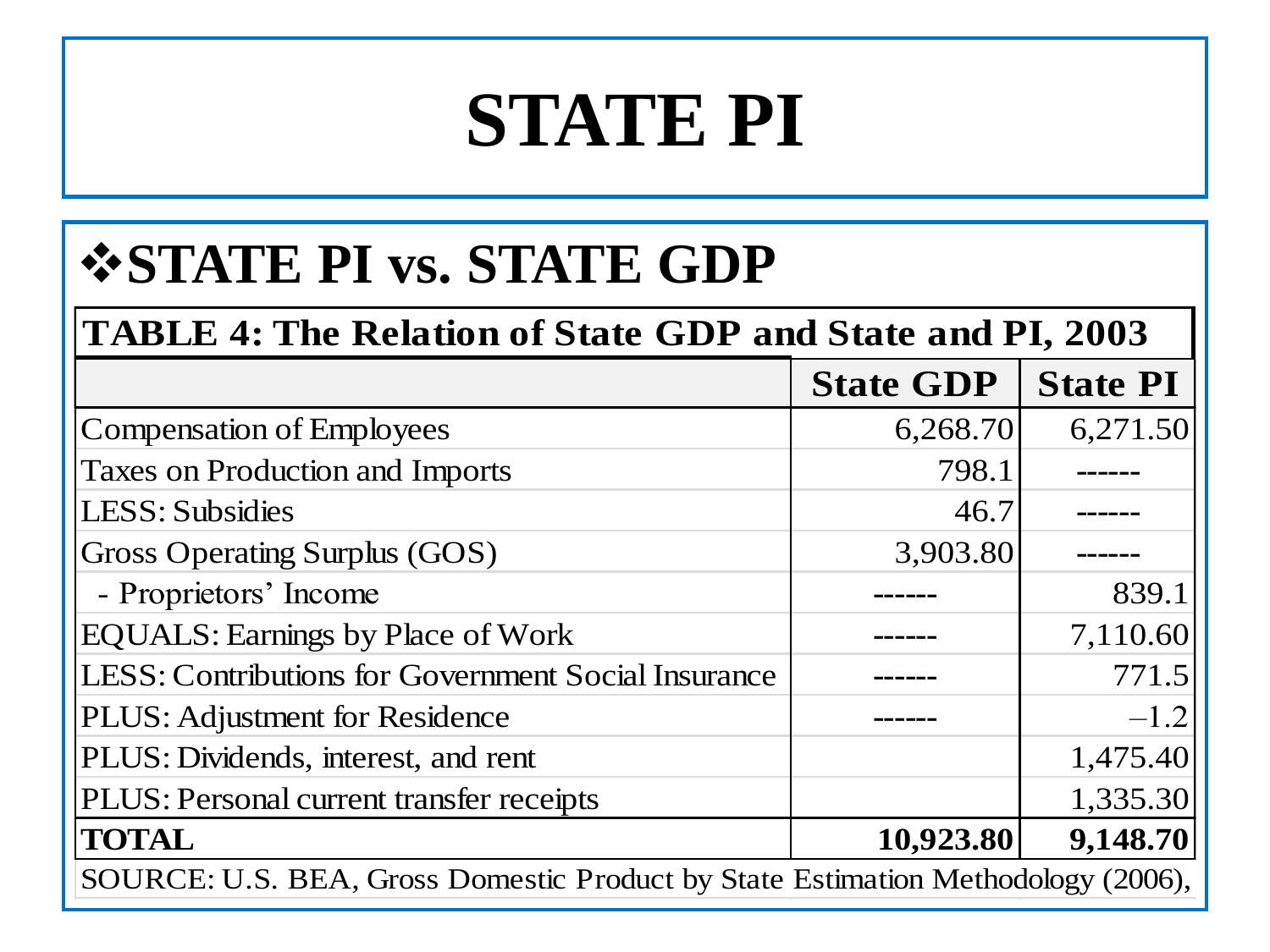- **STATE PI** [Popov and Weiner, *Assessing Alternative Measures of State Income* (July 30, 2008), New England Public Policy Center]
- To best capture ability to pay, an income measure should ideally reflect all types of income that generate revenue for the state government.
- Personal Income (PI) excludes certain items that are important sources of revenue, while including others that may be less feasible revenue sources.
- A SIMPLE FIX: Two relatively simple adjustments—the addition of *Realized Capital Gains*, and *an adjustment to reflect labor earnings by geographic source rather than state of residence*—can correct for some of these problems, providing a more comprehensive, albeit still imperfect, measure of income.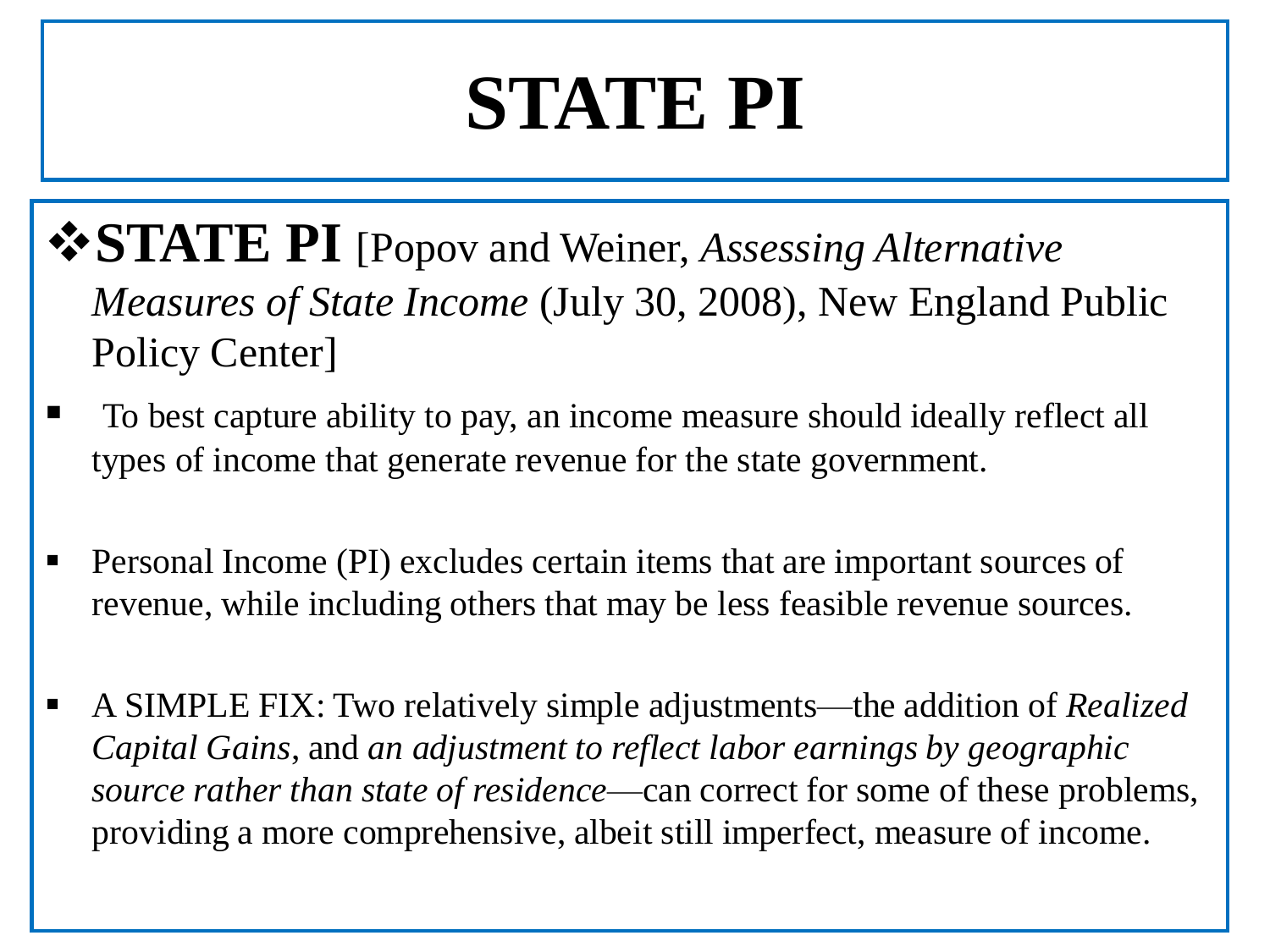#### **STATE PI** (ibid)

- Alternatives to the U.S. Bureau of Economic Analysis's (BEA) measures of income do exist.
- They include:
	- -- The Internal Revenue Service's (IRS) Adjusted Gross Income (AGI)
	- -- The U.S. Census Bureau's Money Income
- These tend to carry even greater limitations than BEA's PI in either completeness or availability.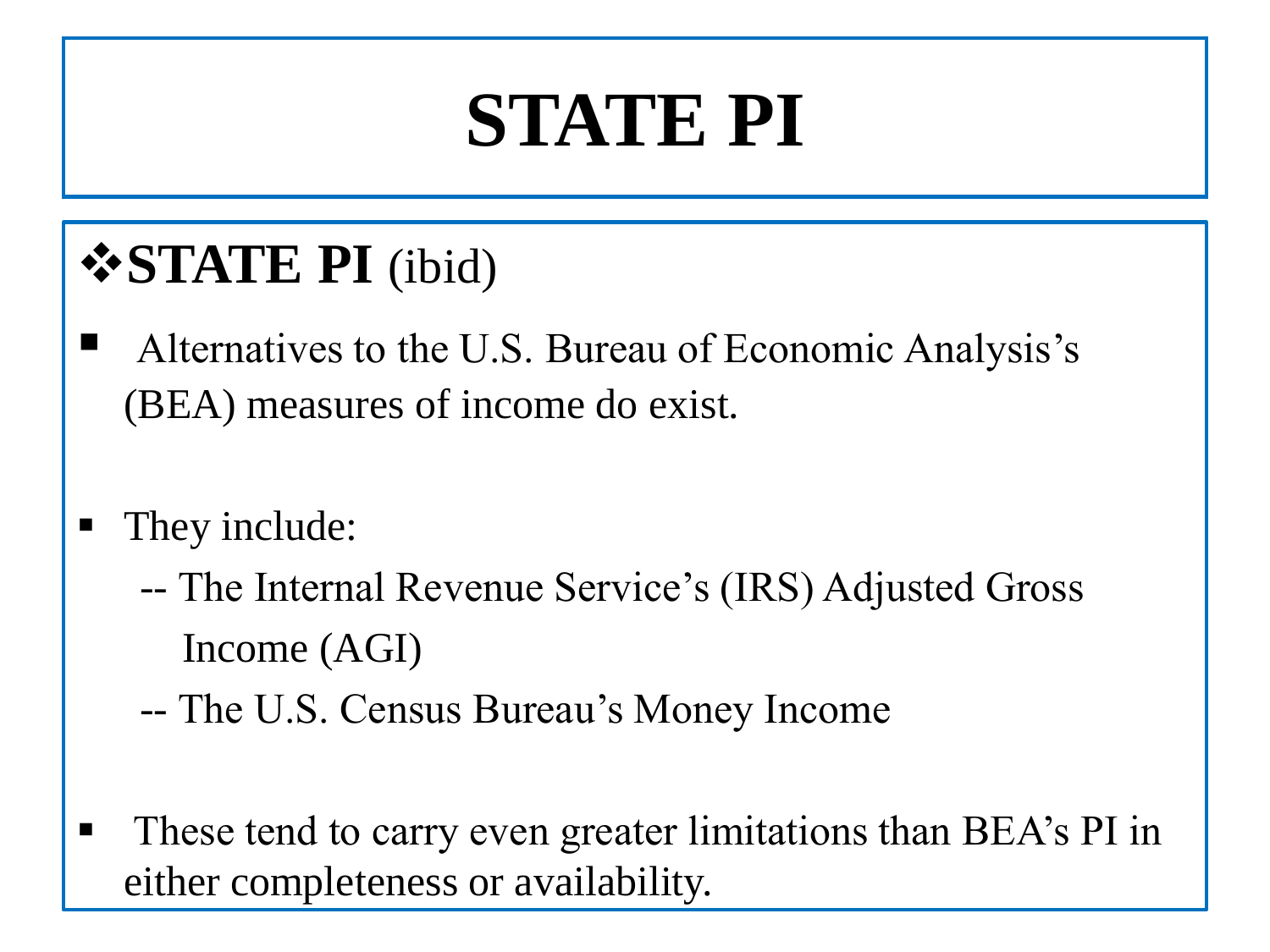#### **STATE PI** (ibid)

- On the other hand, two production-based measures the BEA's *State GDP* (see Part II of this presentation), and the U.S. Treasury Department's *Total Taxable Resources* (TTR)—are worth considering as proxies for a state's ability to pay.
- However, they have limitations related to their comprehensiveness, transparency, and availability.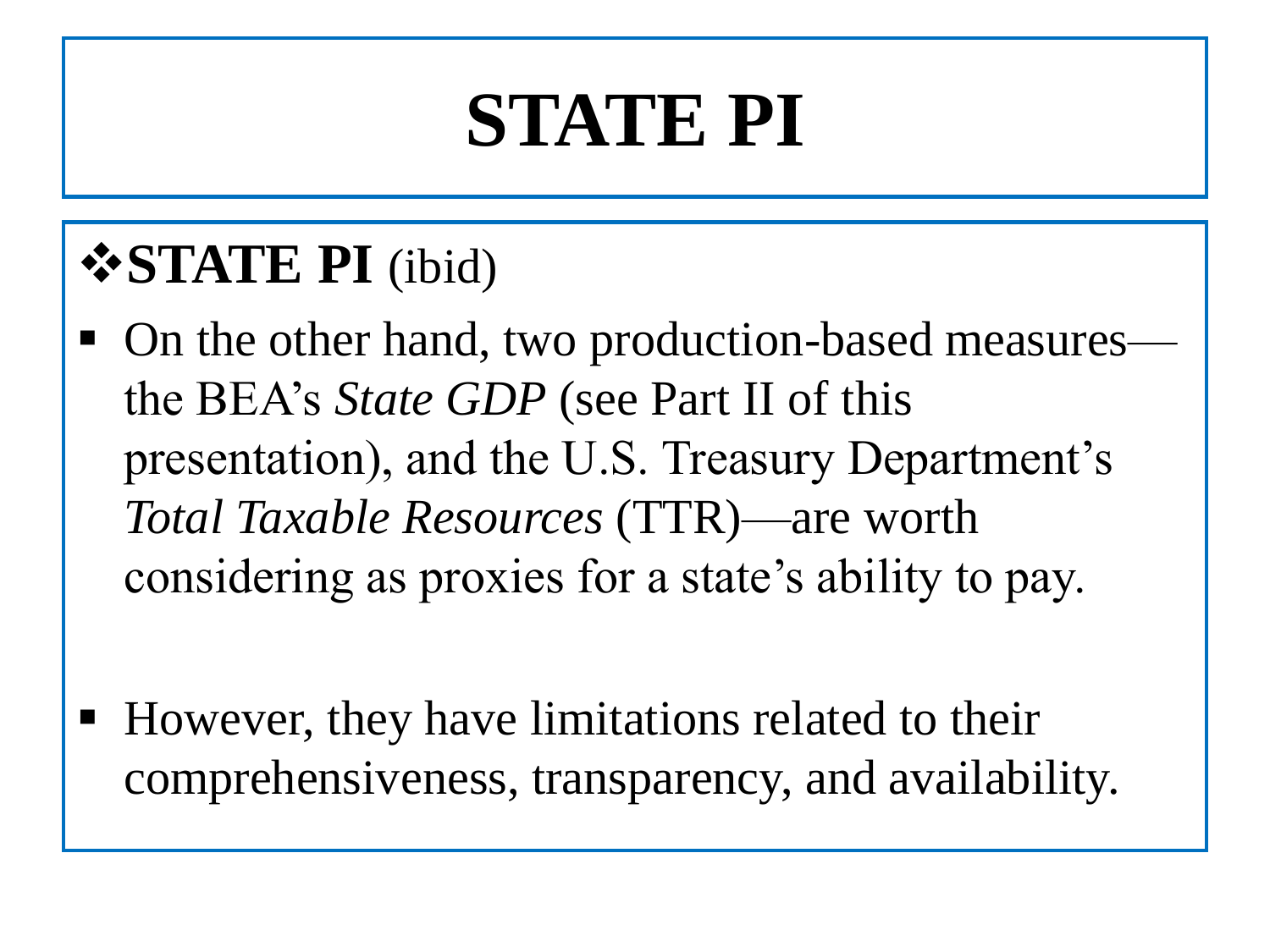#### **STATE PI** (ibid)

 Perhaps the most widely used practical measure of income is the U.S. BEA's State Personal Income (PI).

 State PI is defined as the "income received by persons from participation in production, from government and business transfer payments, and from government interest.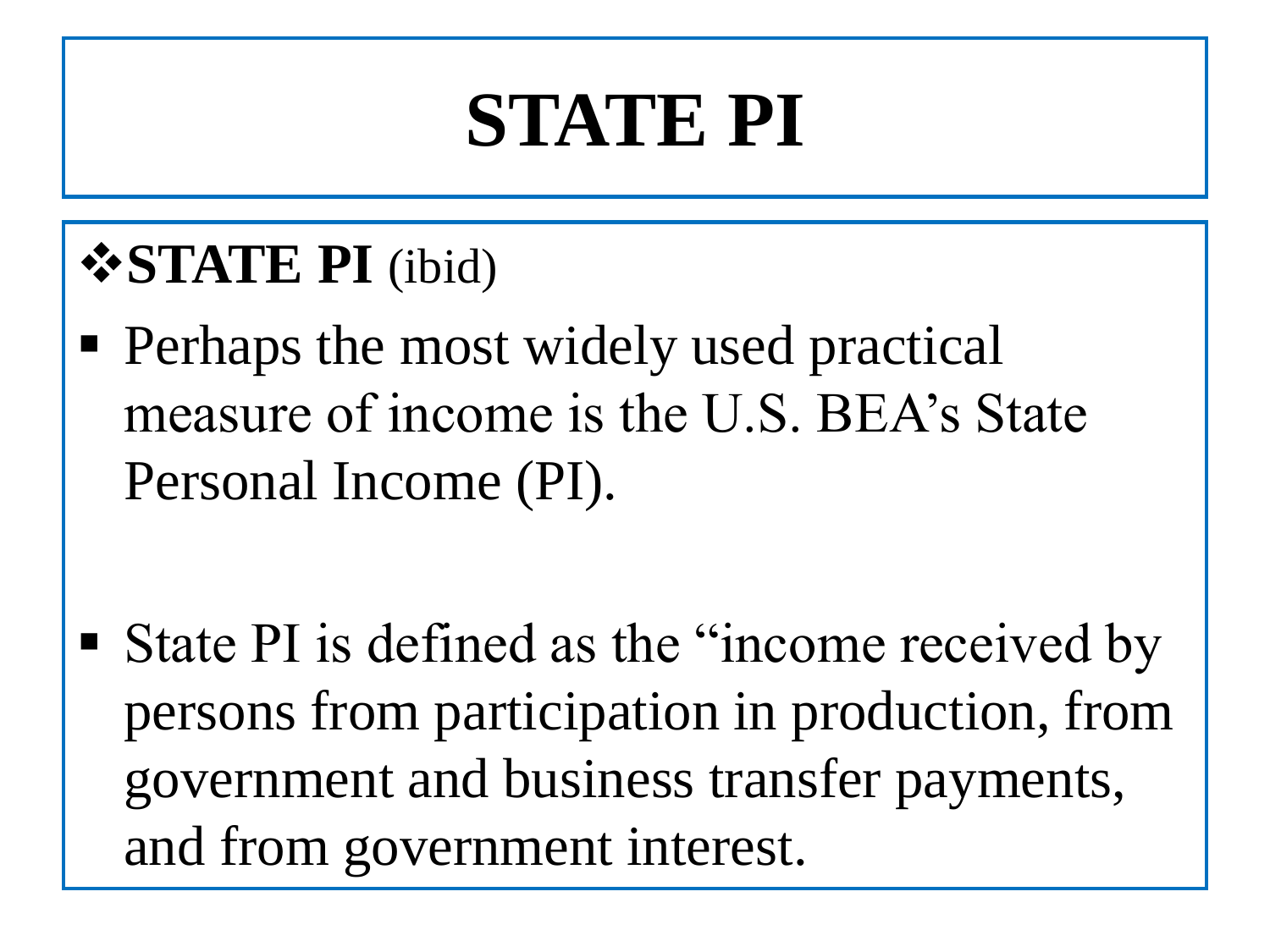#### **STATE PI** (ibid)

- The composition and derivation of Connecticut State PI for 2015 is presented in Tables 5A and 5B.
- The State PI data are timely—each quarter the BEA derives personal income from administrative data for purposes of national and regional income accounting—and are freely and publicly available on the agency's website. The latest quarterly data are available for 2015Q4 and the latest annual data is for 2015.
- PI also has the benefit of being relatively transparent: it can easily be broken down into subcomponents (see Graphs 5A and 5B), that can be assessed for their feasibility as a revenue source for state governments.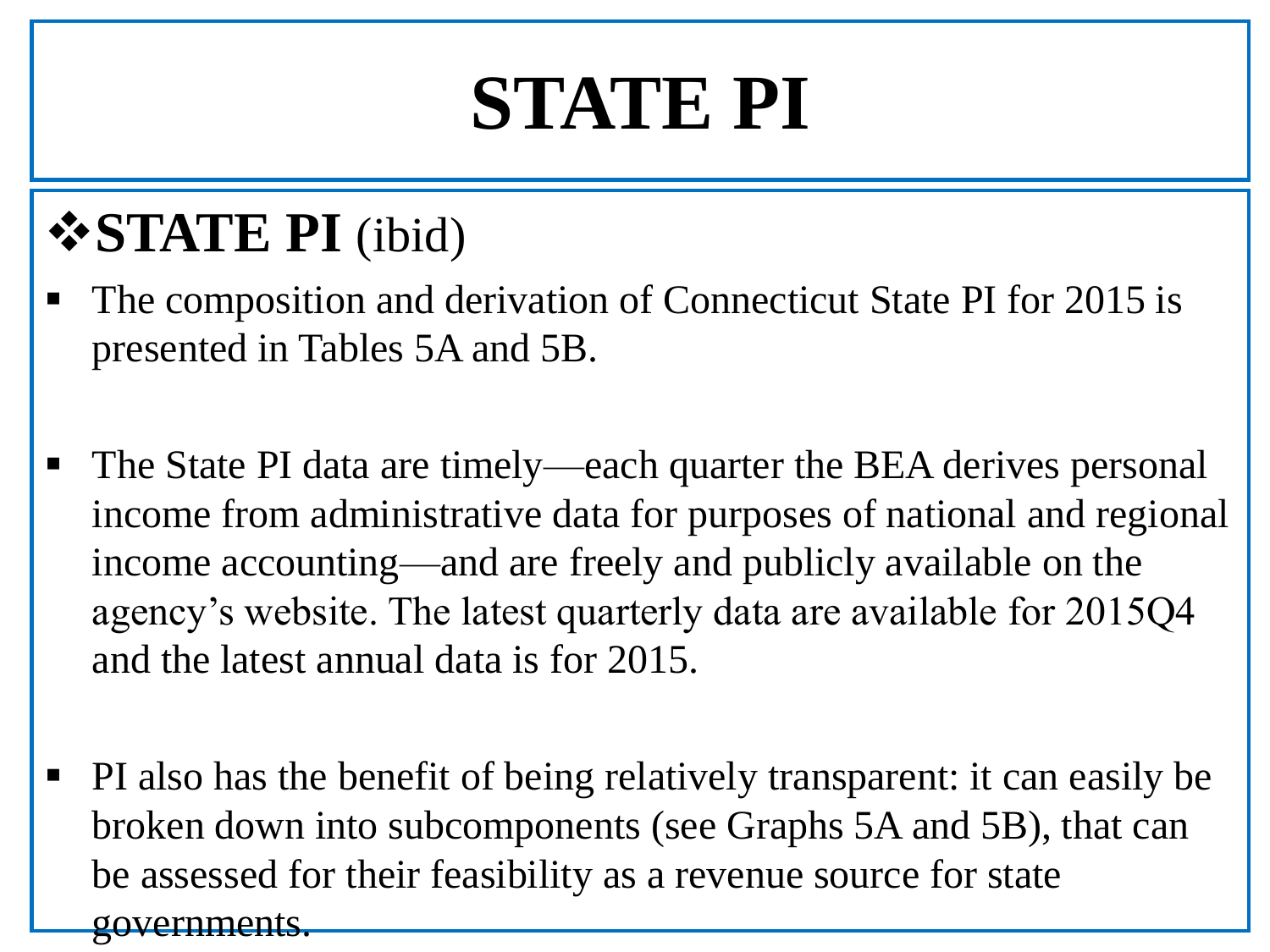1 I

| <b>TABLE 5A: Connecticut State PI-2015</b>                               |             |
|--------------------------------------------------------------------------|-------------|
| BY PLACE OF RESIDENCE                                                    |             |
| Personal income (thousands of dollars)                                   | 240,519,358 |
| <b>DERIVATION OF PI</b>                                                  |             |
| Earnings by Place of Work                                                | 160,485,814 |
| <b>LESS: Contributions for Government Social Insurance</b>               | 16,365,177  |
| Employee and Self-Employed Contributions for Government Social Insurance | 8,789,060   |
| Employer Contributions for Government Social Insurance                   | 7,576,118   |
| PLUS: Adjustment for Residence                                           | 14,917,605  |
| EQUALS: Net earnings by Place of Residence                               | 159,038,241 |
| PLUS: Dividends, Interest, and Rent                                      | 50,089,251  |
| PLUS: Personal Current Transfer Receipts                                 | 31,391,866  |
| PI PLACE OF RESIDENCE                                                    | 240,519,358 |
| SOURCE: U.S. BEA, Table SA5N                                             |             |

| <b>TABLE 5B: Connecticut Earnings by Place of Work-2015</b>            |             |  |
|------------------------------------------------------------------------|-------------|--|
| DERIVATION OF EARNINGS BY PLACE OF WORK                                |             |  |
| <b>Wages and Salaries</b>                                              | 111,425,449 |  |
| Supplements to wages and salaries                                      | 25,586,190  |  |
| <b>Employer Contributions for Employee Pension and Insurance Funds</b> | 18,010,073  |  |
| <b>Employer Contributions for Government Social Insurance</b>          | 7,576,118   |  |
| Proprietors' Income                                                    | 23,474,174  |  |
| Farm Proprietors' Income                                               | 20,277      |  |
| Nonfarm Proprietors' Income                                            | 23,453,897  |  |
| <b>EARNINGS BY PLACE OF WORK</b>                                       | 160,485,813 |  |
| SOURCE: U.S. BEA, Table SA5N                                           |             |  |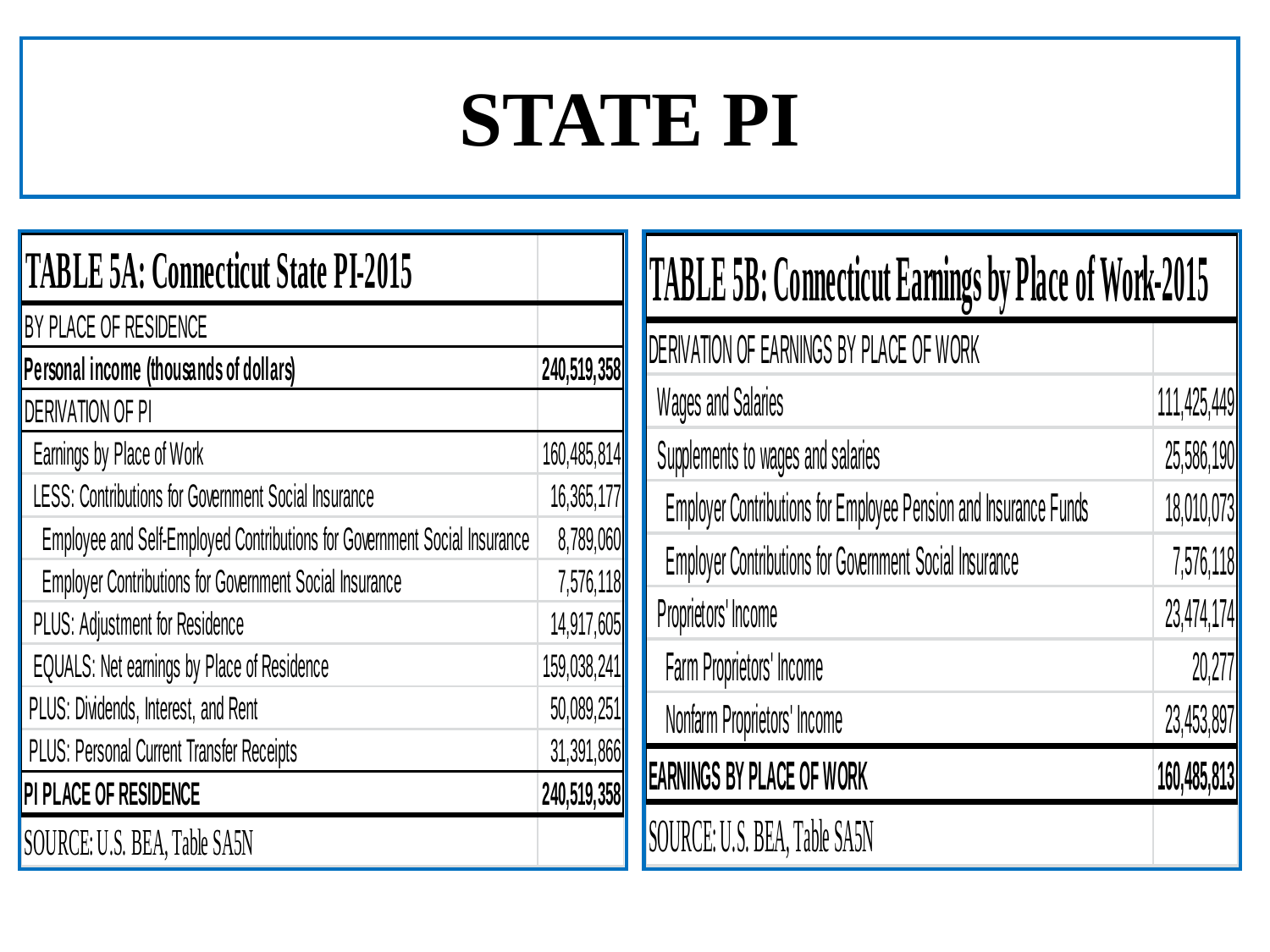#### **STATE PI** (ibid)

- Despite these advantages, there are several things to keep in mind when using personal income to represent a state's ability to fund programs.
- Specifically, PI:
	- excludes Capital Gains Income;
	- captures Labor Income of state residents regardless of where they earn it, rather than capturing *all labor income earned in the state*;
	- excludes Corporate Profits;
	- captures contributions to pension funds rather than disbursements;
	- includes certain types of non-cash income.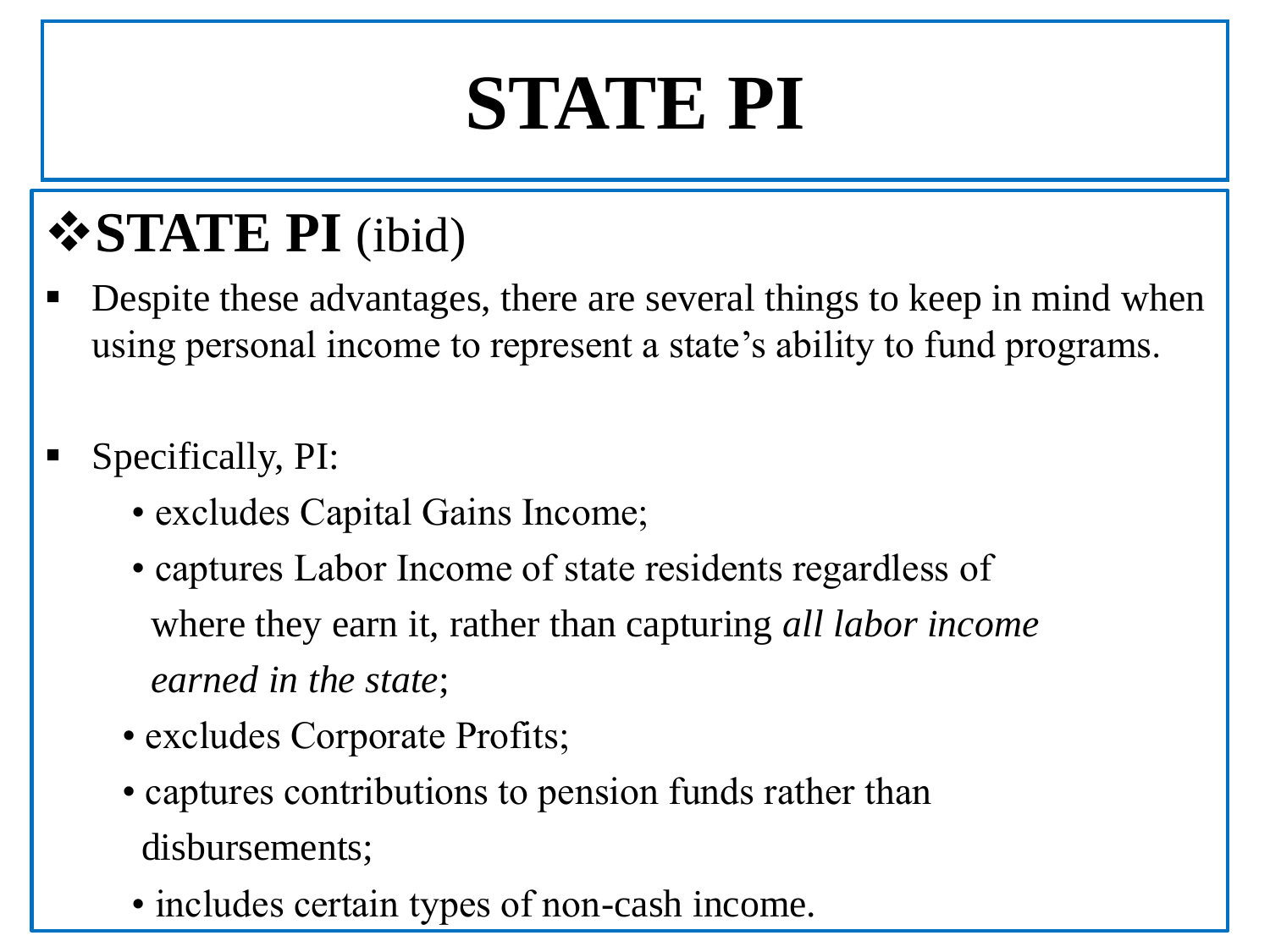

SOURCE: Figure E, IRS, Statistics of Income Bulletin | Spring 2011, p. 177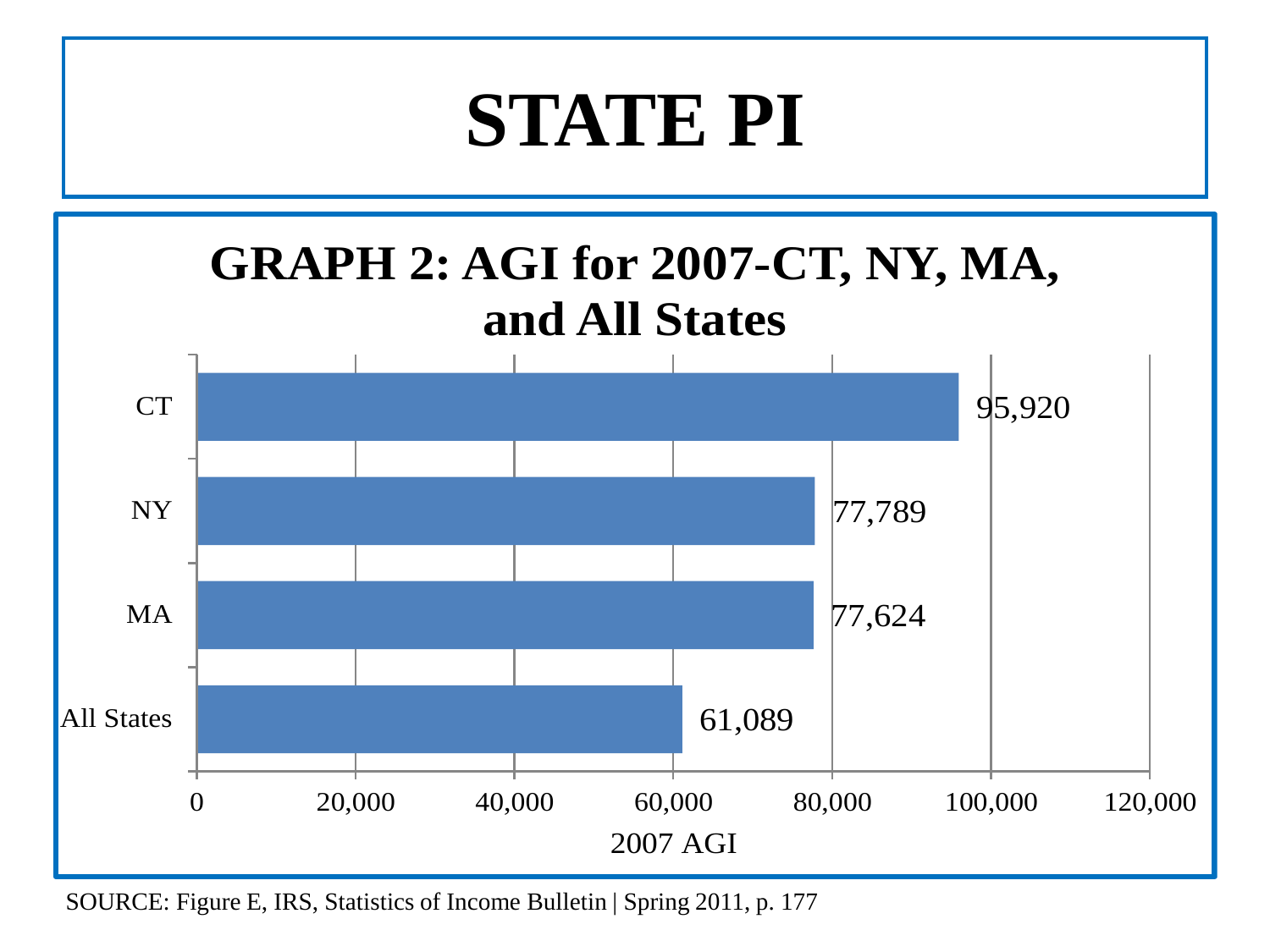

SOURCE: Figure C, IRS, Statistics of Income Bulletin | Spring 2011, p. 176

SOURCE: Figure C, IRS, Statistics of Income Bulletin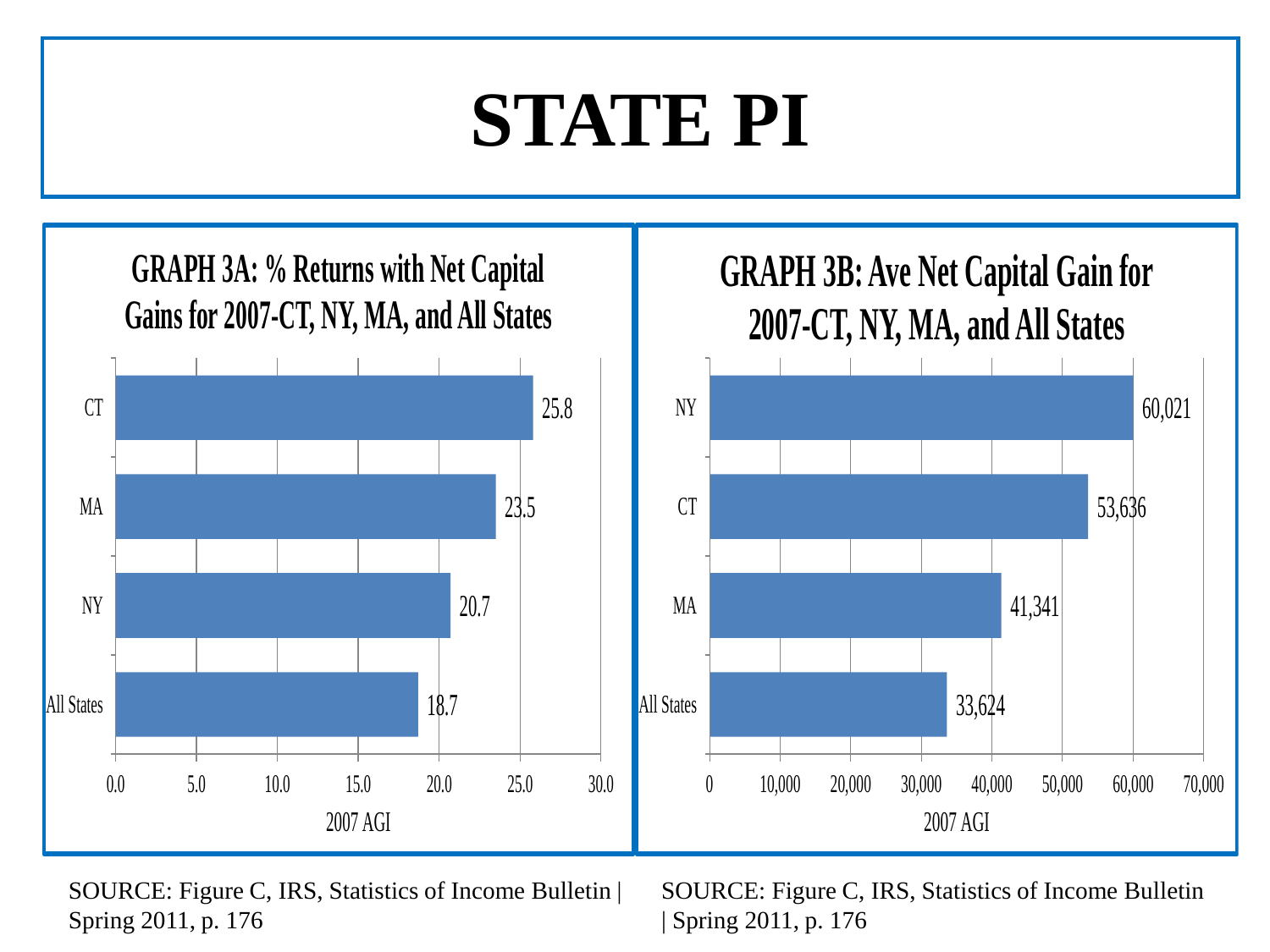#### **Table 6: Summary of Selected Income Measures Income Measure Personal Income (PI) Adjusted Gross Income (AGI) CPS\* Money Income (MI)** Government agency | Bureau of Economic Analysis (BEA) Internal Revenue Service (IRS) U.S. Census Bureau Are state-level data available? Yes Yes Yes (Median HH Income only) Most recent year state data available Annual, 2015; Quarterly 2015Q4 2014 2014 2014 **Are selected components included?** Wages and Salaries  $\begin{array}{ccc} & \text{Yes} & \text{Yes} \\ \end{array}$ Proprietors' Income Yes Yes Yes Yes Yes Dividends, Interest, and Rent Yes | Yes (Taxable only) | Yes Employer Pension/Insurance Contributions Tes No No No Pension/Retirement Income Distributions No Yes Yes Yes Government Cash **Transfers** Tes Some Yes Government Non-Cash Transfers Yes No No No Interpersonal Cash **Transfers** No Some Yes Imputed Rental Income Tes No No No Realized Net Capital **Gains** No Yes No Unrealized Capital **Gains** No No No

Corporate Profits  $\begin{array}{c|c} \text{No} & \text{No} & \text{No} \\ \hline \text{SOURCE: Table 1 Popov and Weiner (June 30, 2008) & *Current Population Survey \\ \end{array}$ SOURCE: Table 1 Popov and Weiner (June 30, 2008)